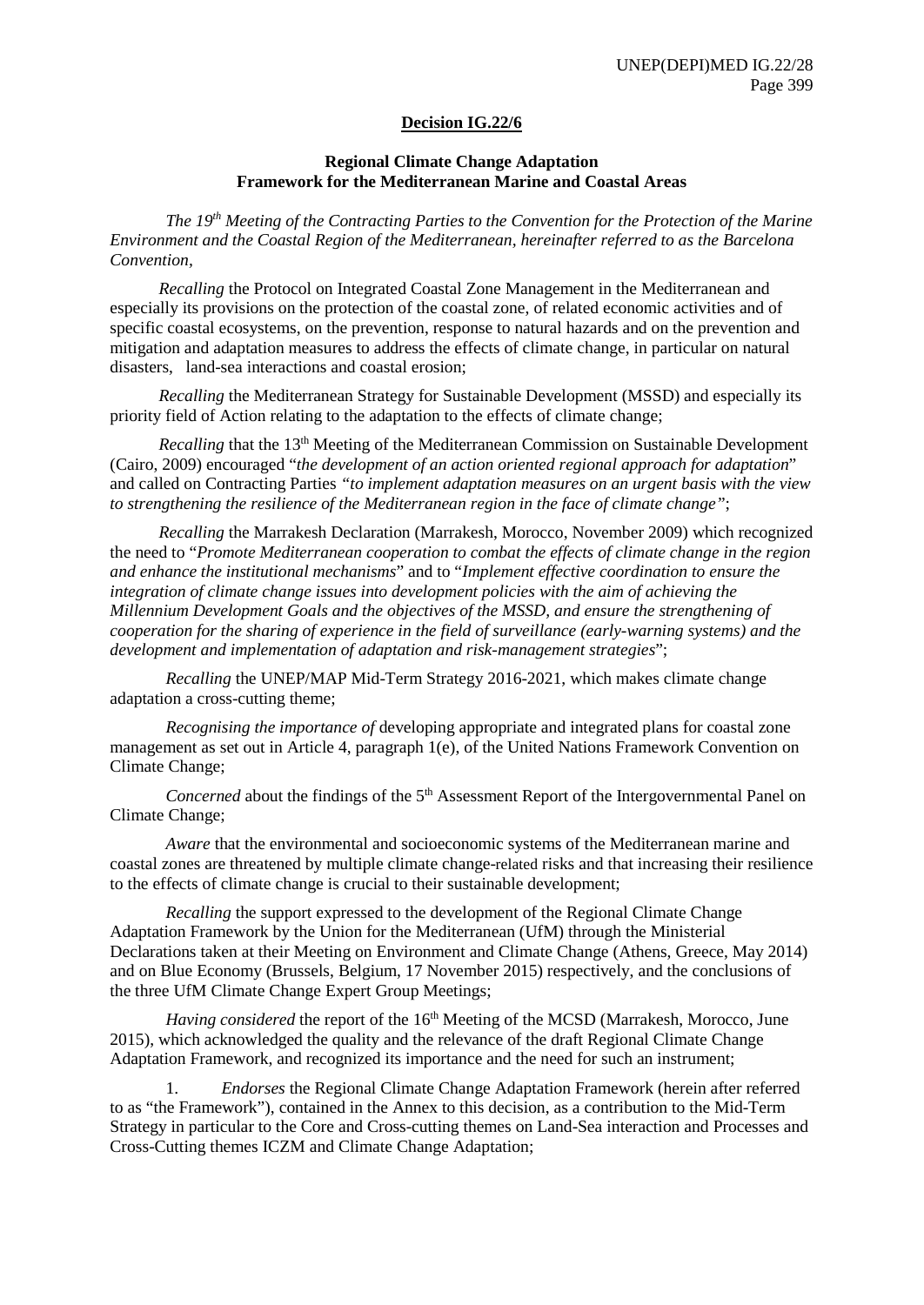## UNEP(DEPI)/MED IG.22/28 Page 400

2. *Urges* the Contracting Parties to further elaborate the Framework and translate it into actions making use of existing and new strategic instruments of the MAP system and in coherence with the legal and policy framework;

3. *Urges* the Contracting Parties to take into account and address the Framework in particular in their national and local ICZM and climate change adaptation strategies and plans;

4. *Encourages* all relevant intergovernmental organizations, donor agencies, industry, non-governmental organizations and academic institutions to support the Framework including funding as appropriate;

5. *Requests* the Secretariat to include appropriate measures for climate change adaptation in the new comprehensive Resource Mobilisation Strategy being prepared for COP 20 in accordance with Decision IG.22/1, which would include identification and mobilisation of external resources to support Contracting Parties in enhancing their capacity and effectively face the challenges of climate change adaptation in the marine and coastal environment.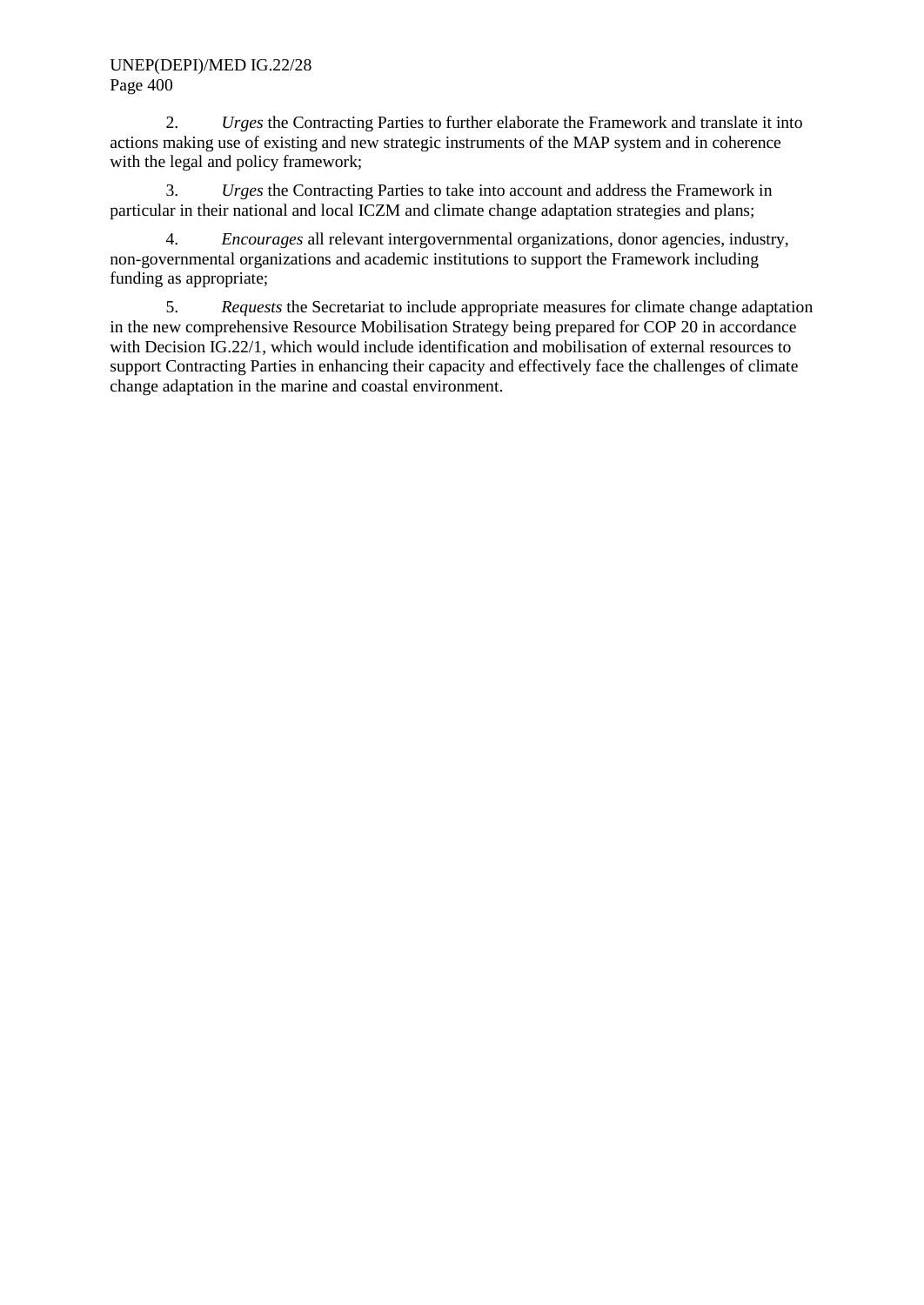**Annex**

**Regional Climate Change Adaptation Framework for the Mediterranean Marine and Coastal Areas**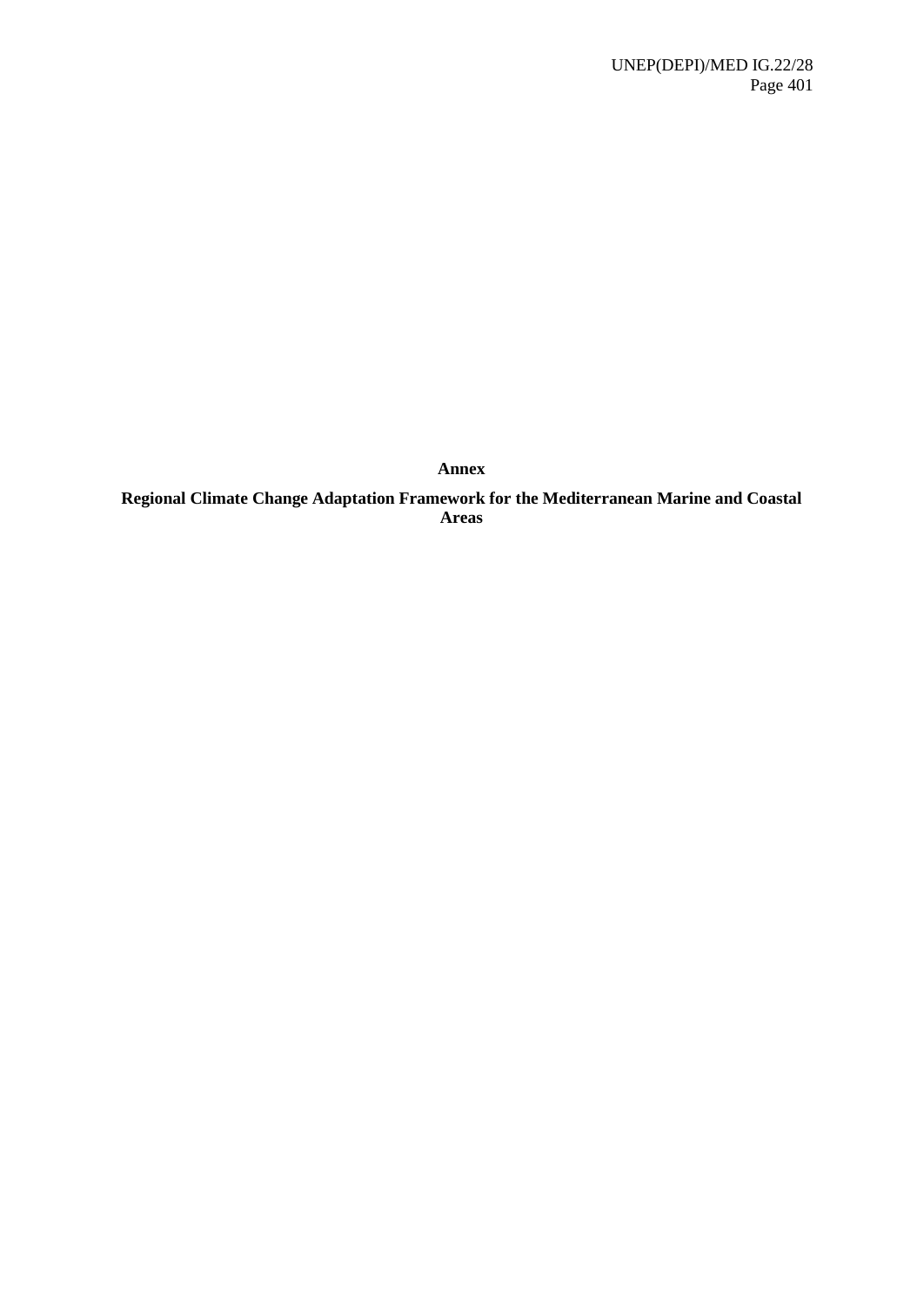# **TABLE OF CONTENTS**

| List of Abbreviations                                                                                                                                              | 403 |
|--------------------------------------------------------------------------------------------------------------------------------------------------------------------|-----|
| Glossary of Terms                                                                                                                                                  | 404 |
| <b>INTRODUCTION</b>                                                                                                                                                | 406 |
| Purpose and scope of the Framework                                                                                                                                 | 406 |
| Background – The Mediterranean Changing Climate                                                                                                                    | 407 |
| Other Relevant Policy and Institutional Frameworks and Initiatives                                                                                                 | 409 |
| THE FRAMEWORK'S OBJECTIVES, STRATEGIC DIRECTIONS AND PRIORITIES<br>Strategic Objective 1: Appropriate institutional and policy frameworks, increased awareness and | 411 |
| stakeholder engagement, and enhanced capacity building and cooperation                                                                                             | 411 |
| Strategic Objective 2: Development of best practices (including low regret measures) for effective and                                                             |     |
| sustainable adaptation to climate change impacts                                                                                                                   | 414 |
| Strategic Objective 3: Access to existing and emerging finance mechanisms relevant to climate change                                                               |     |
| adaptation, including international and domestic instruments                                                                                                       | 414 |
| Strategic Objective 4: Better informed decision-making through research and scientific cooperation and                                                             |     |
| availability and use of reliable data, information and tools                                                                                                       | 416 |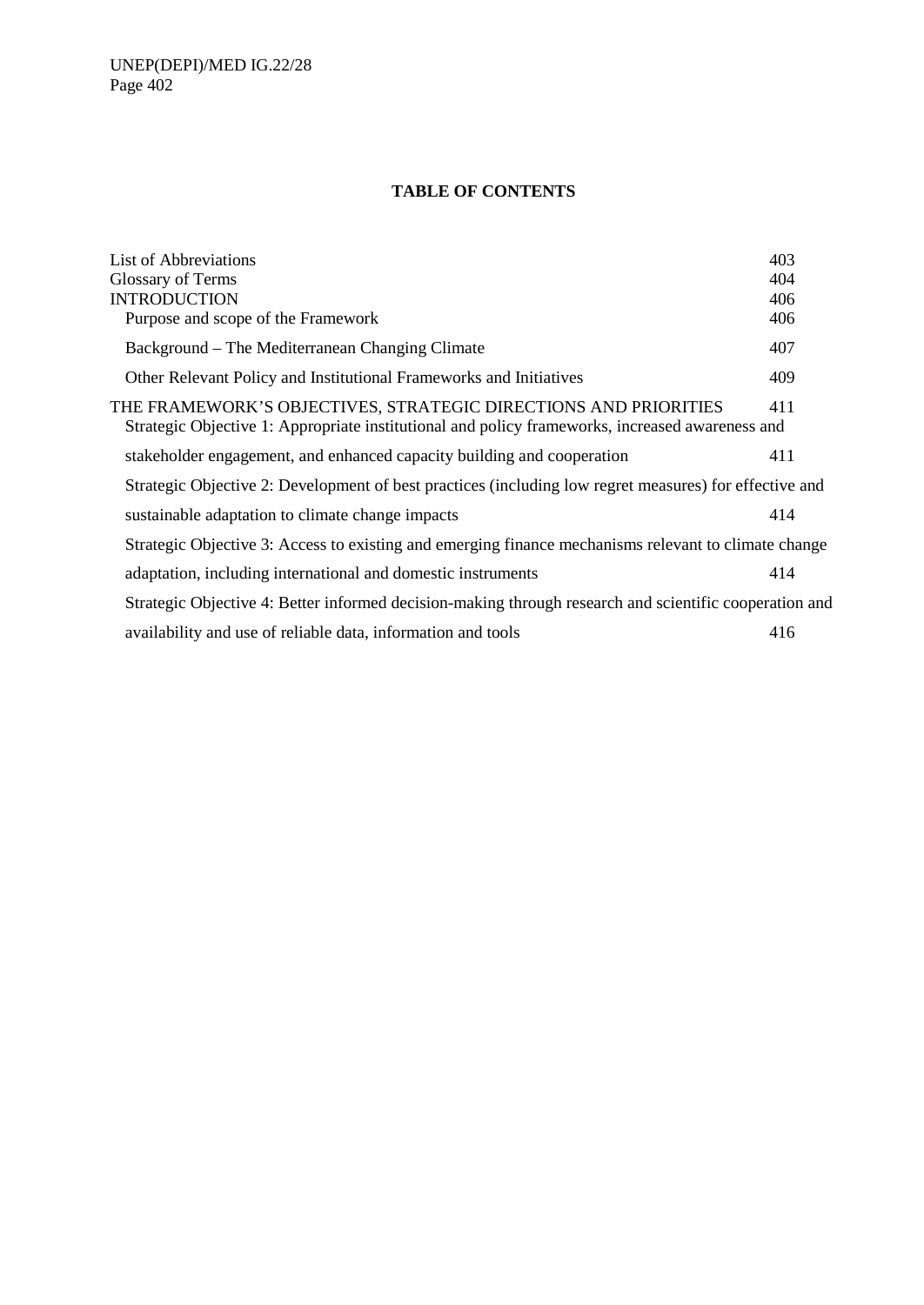## <span id="page-4-0"></span>**List of Abbreviations**

| Ecosystem Approach                                                             |
|--------------------------------------------------------------------------------|
| European Environment Agency                                                    |
| Global Climate Observing System                                                |
| <b>Global Environment Facility</b>                                             |
| Global Sea-Level Observing System                                              |
| <b>Integrated Coastal Zone Management</b>                                      |
| Intergovernmental Panel on Climate Change                                      |
| <b>Joint Research Centre</b>                                                   |
| League of Arab States                                                          |
| Mediterranean Action Plan                                                      |
| Mediterranean Commission on Sustainable Development                            |
| Mediterranean Global Ocean Observing System                                    |
| Mediterranean Operational Oceanography Network                                 |
| Mediterranean Strategy for Sustainable Development                             |
| Program of Work                                                                |
| <b>Representative Concentration Pathways</b>                                   |
| IPCC's Special Report on Managing the Risks of Extreme Events and Disasters to |
| <b>Advance Climate Change Adaptation</b>                                       |
| Union for the Mediterranean                                                    |
| United Nations Environment Programme                                           |
| United Nations Framework Convention on Climate Change                          |
|                                                                                |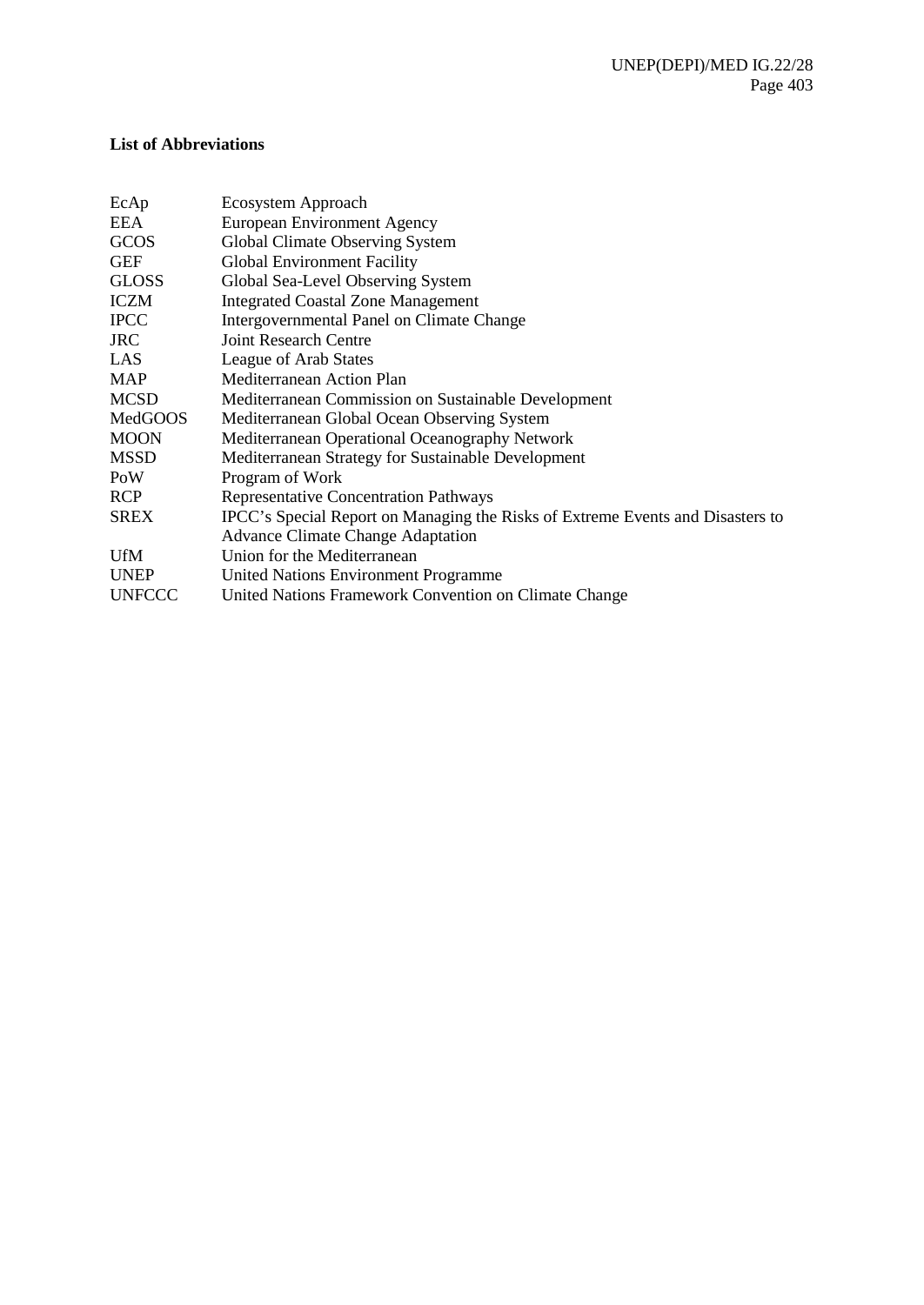# **Glossary of Terms**

<span id="page-5-0"></span>

| Adaptation <sup>1</sup> :          | The process of adjustment to actual or expected climate and its effects. In                                                                         |
|------------------------------------|-----------------------------------------------------------------------------------------------------------------------------------------------------|
|                                    | human systems, adaptation seeks to moderate or avoid harm or exploit                                                                                |
|                                    | beneficial opportunities. In some natural systems, human intervention                                                                               |
|                                    | may facilitate adjustment to expected climate and its effects.                                                                                      |
| <b>Climate change:</b>             | Climate change refers to a change in the state of the climate that can be                                                                           |
|                                    | identified (e.g., by using statistical tests) by changes in the mean and/or                                                                         |
|                                    | the variability of its properties, and that persists for an extended period,                                                                        |
|                                    | typically decades or longer. Climate change may be due to natural internal                                                                          |
|                                    | processes or external forcing such as modulations of the solar cycles,                                                                              |
|                                    | volcanic eruptions, and persistent anthropogenic changes in the                                                                                     |
|                                    | composition of the atmosphere or in land use.                                                                                                       |
| Climate variability <sup>1</sup> : | Climate variability refers to variations in the mean state and other                                                                                |
|                                    | statistics (such as standard deviations, the occurrence of extremes, etc.) of                                                                       |
|                                    | the climate on all temporal and spatial scales beyond that of individual                                                                            |
|                                    | weather events. Variability may be due to natural internal processes                                                                                |
|                                    | within the climate system (internal variability), or to variations in natural                                                                       |
|                                    | or anthropogenic external forcing (external variability).                                                                                           |
| Disaster risk                      | Processes for designing, implementing, and evaluating strategies, policies,                                                                         |
| $management1$ :                    | and measures to improve the understanding of disaster risk, foster disaster                                                                         |
|                                    | risk reduction and transfer, and promote continuous improvement in                                                                                  |
|                                    | disaster preparedness, response, and recovery practices, with the explicit                                                                          |
|                                    | purpose of increasing human security, well-being, quality of life, and                                                                              |
|                                    | sustainable development.                                                                                                                            |
| <b>Ecosystem Approach:</b>         | A strategy for the integrated management of land, water and living                                                                                  |
|                                    | resources that promotes conservation and sustainable use in an equitable                                                                            |
|                                    | way. An ecosystem approach is based on the application of appropriate                                                                               |
|                                    | scientific methods, focused on levels of biological organization, which                                                                             |
|                                    | encompass the essential structure, processes, functions and interactions                                                                            |
|                                    | among organisms and their environment. It recognizes that humans, with                                                                              |
|                                    | their cultural diversity, are an integral component of many ecosystems.                                                                             |
| $Exposure1$ :                      | The presence of people, livelihoods, species or ecosystems,                                                                                         |
|                                    | environmental functions, services, and resources, infrastructure, or                                                                                |
|                                    | economic, social, or cultural assets in places and settings that could be                                                                           |
|                                    | adversely affected.                                                                                                                                 |
| Hazard <sup>1</sup> :              | The potential occurrence of a natural or human-induced physical event or                                                                            |
|                                    | trend or physical impact that may cause loss of life, injury, or other health                                                                       |
|                                    | impacts, as well as damage and loss to property, infrastructure,                                                                                    |
|                                    | livelihoods, service provision, ecosystems, and environmental resources.                                                                            |
| <b>Integrated coastal</b>          | A dynamic process for the sustainable management and use of coastal                                                                                 |
| zone management                    | zones, taking into account at the same time the fragility of coastal                                                                                |
| $(ICZM)2$ :                        | ecosystems and landscapes, the diversity of activities and uses, their<br>interactions, the maritime orientation of certain activities and uses and |
|                                    | their impact on both the marine and land parts.                                                                                                     |
| Impacts <sup>1</sup> :             | Effects on natural and human systems of extreme weather and climate                                                                                 |
|                                    | events and of climate change. Impacts generally refer to effects on lives,                                                                          |
|                                    | livelihoods, health, ecosystems, economies, societies, cultures, services,                                                                          |
|                                    | and infrastructure due to the interaction of climate changes or hazardous                                                                           |
|                                    | climate events occurring within a specific time period and the                                                                                      |
|                                    | vulnerability of an exposed society or system.                                                                                                      |
|                                    |                                                                                                                                                     |

<span id="page-5-1"></span><sup>&</sup>lt;sup>1</sup> IPCC, 2014: Climate Change 2014: Impacts, Adaptation, and Vulnerability. Contribution of Working Group II to the Fifth Assessment Report of the Intergovernmental Panel on Climate Change.

<span id="page-5-2"></span><sup>&</sup>lt;sup>2</sup> Protocol on Integrated Coastal Zone Management in the Mediterranean.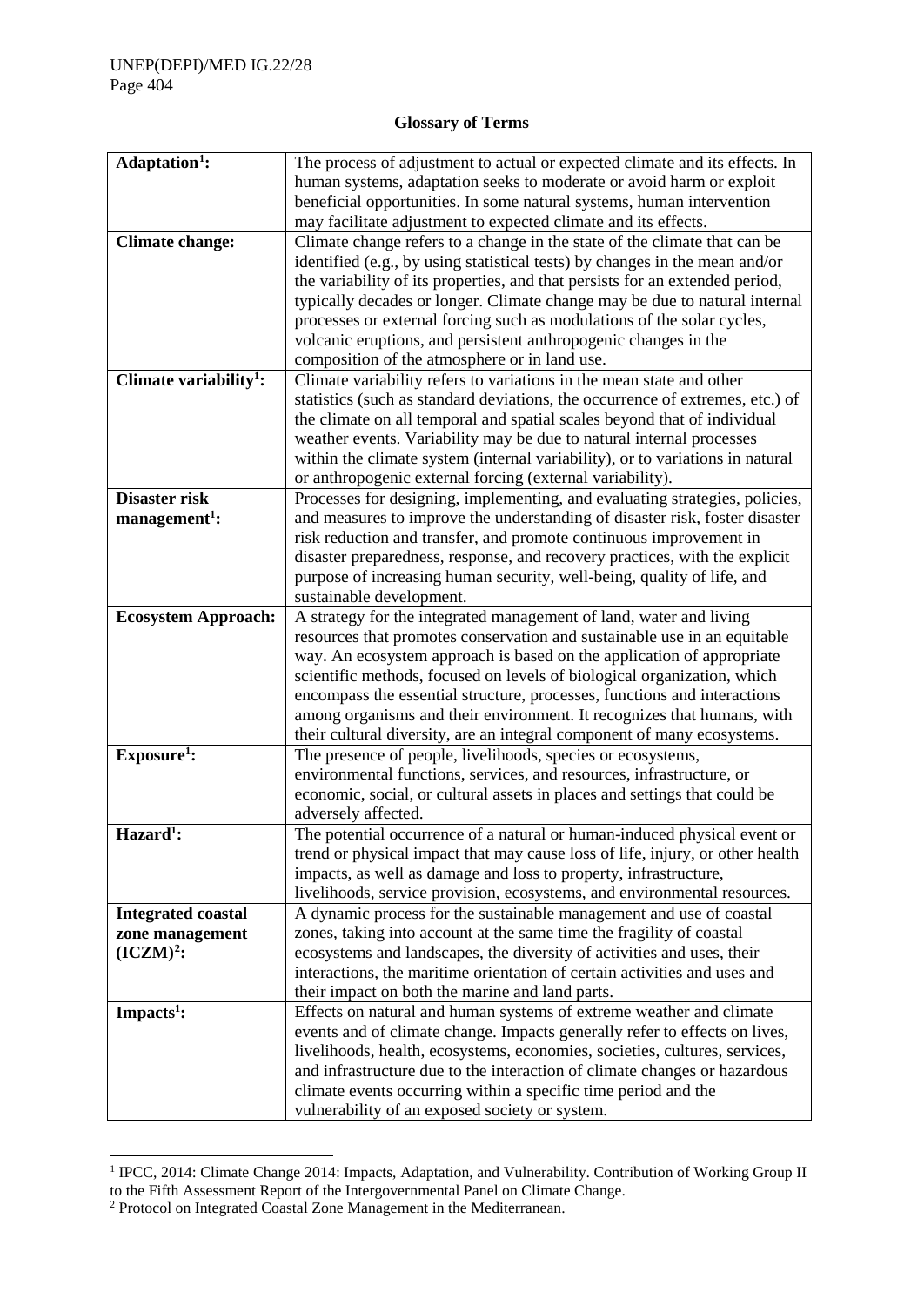| Low regret measures:         | Low cost activities that yield benefits even in the absence of climate      |
|------------------------------|-----------------------------------------------------------------------------|
|                              | change. The implementation of these actions often constitutes a very        |
|                              | efficient first step in a long-term adaptation strategy.                    |
| Maladaptation <sup>1</sup>   | Actions that may lead to increased risk of adverse climate-related          |
|                              | outcomes, increased vulnerability to climate change, or diminished          |
|                              | welfare, now or in the future.                                              |
| $Resilience1$ :              | The capacity of social, economic, and environmental systems to cope with    |
|                              | a hazardous event or trend or disturbance, responding or reorganizing in    |
|                              | ways that maintain their essential function, identity, and structure, while |
|                              | also maintaining the capacity for adaptation, learning, and transformation. |
| $Risk1$ :                    | The potential for consequences where something of value is at stake and     |
|                              | where the outcome is uncertain, recognizing the diversity of values. Risk   |
|                              | is often represented as probability of occurrence of hazardous events or    |
|                              | trends multiplied by the impacts if these events or trends occur. Risk      |
|                              | results from the interaction of vulnerability, exposure, and hazard,        |
|                              | following the IPCC AR5 WGII (2014).                                         |
| Vulnerability <sup>1</sup> : | The propensity or predisposition to be adversely affected. Vulnerability    |
|                              | encompasses a variety of concepts and elements including sensitivity or     |
|                              | susceptibility to harm and lack of capacity to cope and adapt.              |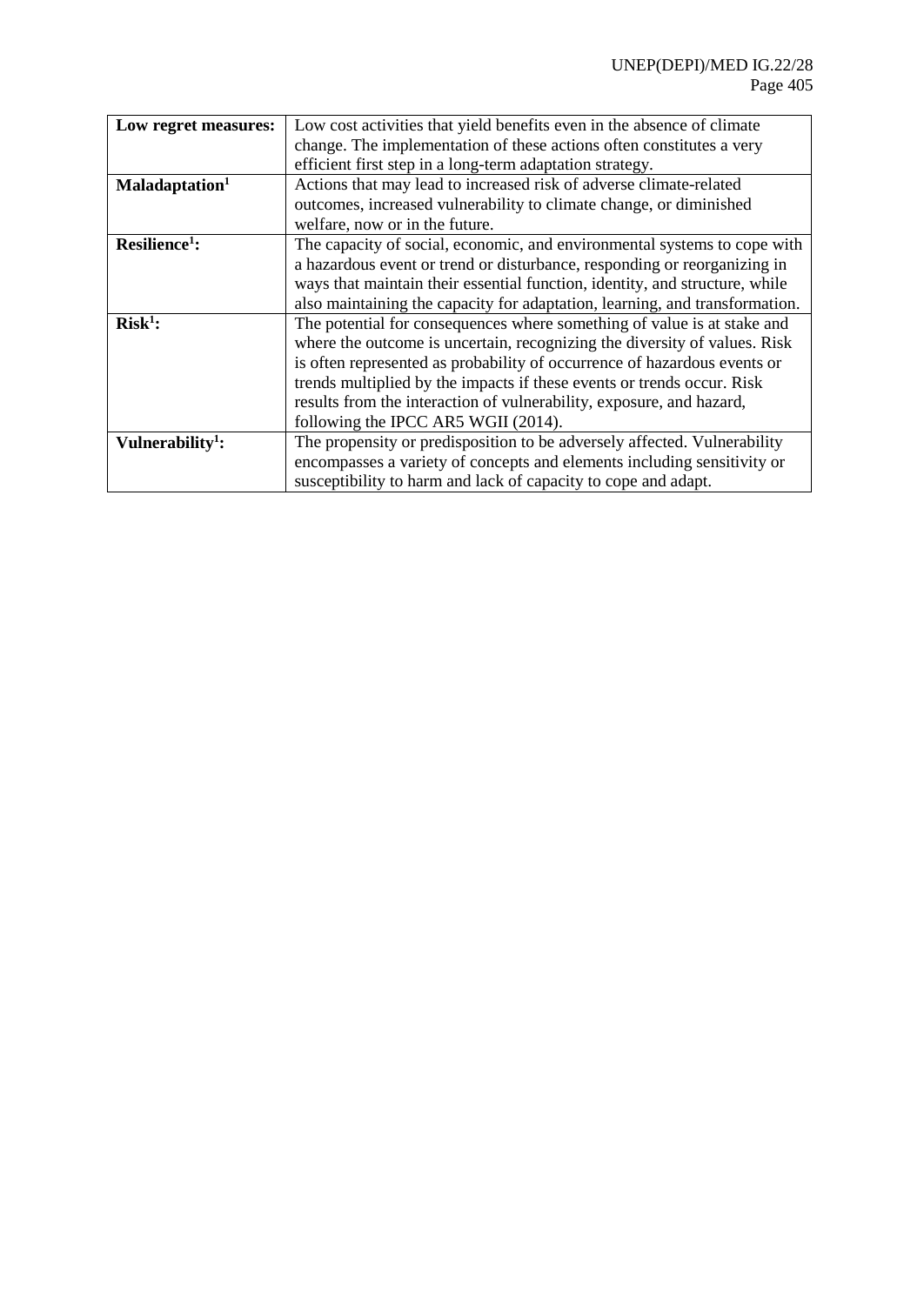# <span id="page-7-0"></span>**INTRODUCTION**

#### <span id="page-7-1"></span>**Purpose and scope of the Framework**

1. The development of the Framework is guided by the following vision:

*By 2025 the Marine and Coastal Areas of the Mediterranean countries and their communities have increased their resilience to the adverse impacts of climate variability and change, in the context of Sustainable Development*. *This is achieved through common objectives, cooperation, solidarity, equity and participatory governance.*

- 2. The Mediterranean has long been identified as a global climate change hotspot, one of the two most responsive regions to climate change globally<sup>[3](#page-7-2)</sup>. Currently, responses to climate-related pressures and hazards in the region are often limited to short-term and reactive local emergency measures. However, building environmental and socioeconomic resilience against climate change at the regional level is about pro-active, longer term and integrated planning that addresses the root causes of vulnerability and guides the economic development of the region in a more sustainable direction. The Mediterranean countries need to turn the challenges they face under a changing climate into opportunities to increase their resilience by addressing the reasons that have so far led many environmental parameters into almost critical status.
- 3. Climate risks extend well past territorial boundaries, and therefore so do the necessary measures to address them. A cross-border collaborative and coordinated approach to adaptation is in line with the UNFCCC's National Adaptation Plan process which among others urges countries to promote "*coordination and synergy at the regional level and with other multilateral environmental agreements*"[4](#page-7-3) and additionally with the EU Strategy on Adaptation to Climate Change, which encourages EU countries to "*establish contact with neighbouring countries to inform about the adaptation process and areas of concern with regard to cross-border impacts and identify approaches for coordination over different political, legal and institutional settings*"[5](#page-7-4) .
- 4. The main objective of the Framework is to set a regional strategic approach to increase the resilience of the Mediterranean marine and coastal natural and socioeconomic systems to the impacts of climate change, assisting policy makers and stakeholders at all levels across the Mediterranean in the development and implementation of coherent and effective policies and measures by identifying strategic objectives, strategic directions and priorities that:
	- promote the right enabling environment for mainstreaming adaptation in national and local planning;
	- promote and exchange best practices and low-regret measures;
	- promote leveraging of necessary funding; and
	- exchange and access best available data, knowledge, assessments and tools on adaptation.
	- 5. Its focus, coherently with the legal framework set by the Barcelona Convention and its Protocols, is on the marine and coastal environments of the Mediterranean. The geographical scope of the Framework is that of the Barcelona Convention and its Protocols, that is the Mediterranean Sea and the coastal zones of the 21 countries that border it. The Framework recognizes that climatic changes will have impacts that do not respect the boundaries of a coastal zone as it is usually defined and that coastal adaptation actions may be required further inland, in particular in inland watersheds.

At national level the implementation of this strategic framework should be linked to the work carried under the Barcelona Convention, and complementary to the implantation of the ICZM protocol, MSSD implementation, and other relevant instruments.

6. The time scale of the Framework is in line with the MSSD 2.0, that is 2016-2025.

<span id="page-7-3"></span><sup>4</sup> UNFCCC Secretariat, Technical guidelines for the national adaptation plan process, December 2012.

<span id="page-7-2"></span> <sup>3</sup> Giorgi, F. (2006), Climate change hot-spots, Geophysical Research Letters, 33, L08707

<span id="page-7-4"></span><sup>5</sup> European Commission, Guidelines on developing adaptation strategies, April 2013.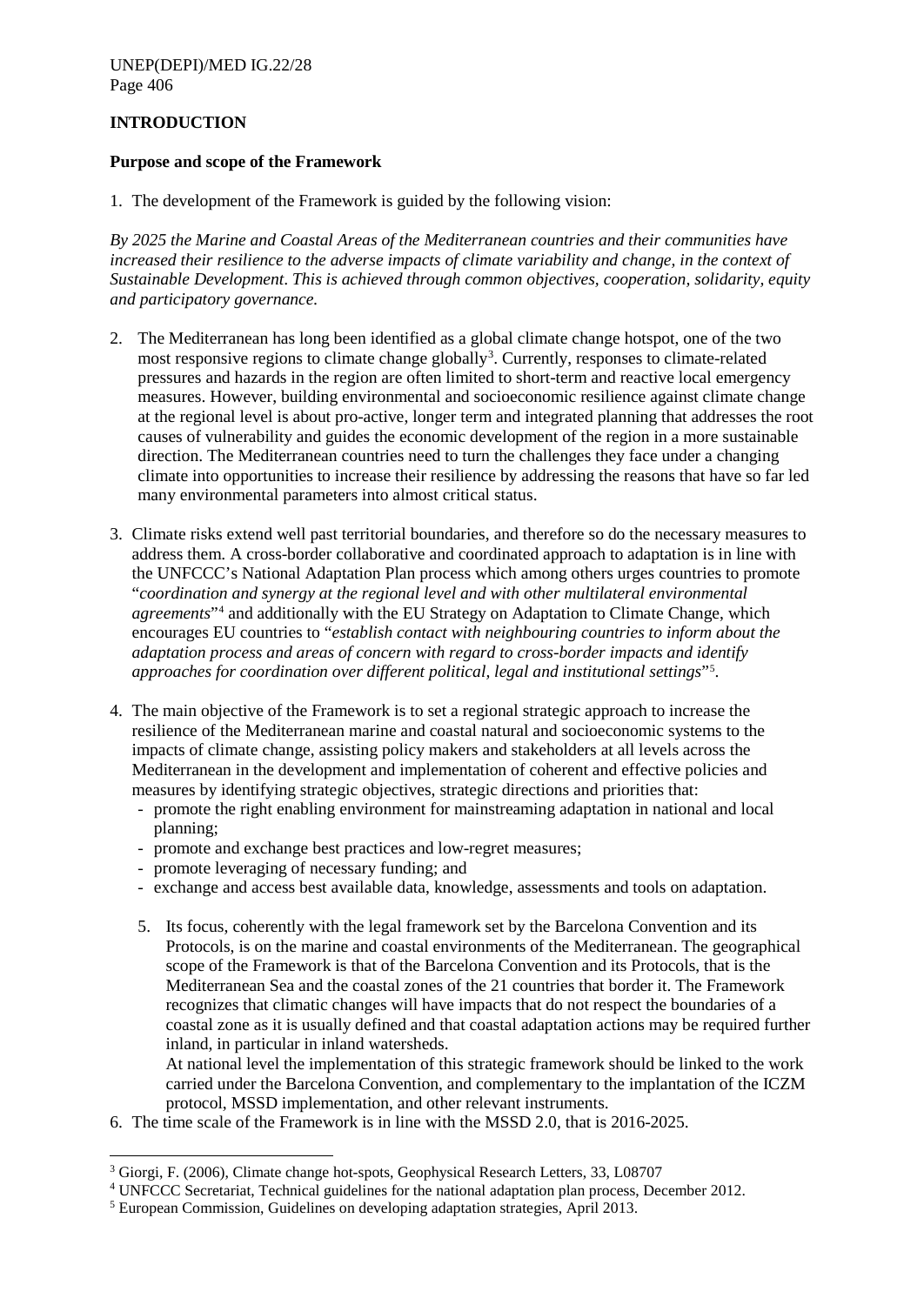- 7. The Framework is structured around four Strategic Objectives. Each Strategic Objective includes separate Strategic Directions and suggested priorities for their realization.
- 8. The Framework builds upon and is supported by two reports prepared by the UNEP/MAP Secretariat. The "*Background document to the Regional Climate Change Adaptation Framework*<sup>[6](#page-8-1)</sup><sup>\*</sup> provides an overview of key concepts and perspectives around adaptation to climate change, of the latest knowledge regarding the climate change-related challenges that the Mediterranean is facing, of the relevant national and international capacities and efforts, of recommended responses and approaches and of available and emerging financing options. In addition an "*Analysis on how Regional Climate Change Adaptation Framework priority fields of action and climate-related issues in general are already reflected in Protocols and other strategic instruments of the MAP*<sup>["7](#page-8-2)</sup> was prepared to show how climate change adaptation considerations have been taken into account throughout the Barcelona Convention's Protocols, strategies and plans, and to provide a basis on how the Framework can bring together these elements towards a coordinated approach towards enhancing the resilience of the Mediterranean marine and coastal environment to the impacts of climate change by ensuring marine and coastal environment conservation and good environment status (GES) is achieved.

#### <span id="page-8-0"></span>**Background – The Mediterranean Changing Climate**

9. Climate change poses significant challenges to the Mediterranean countries and is expected to worsen already acute situations present in the region. Essential resources like fresh water, soil, agricultural production and fish provisions may become endangered while coastal communities, ecosystems and infrastructure will be challenged by increased physical risks. More importantly, human lives may become endangered, health risks increased and even stability compromised in a changing climate. A Mediterranean-wide response to these risks should reduce the vulnerability and exposure of the region's society, economy and ecosystems to climate-related hazards, and increase the overall resilience of the Mediterranean marine and coastal areas.

#### The Region's climate is already changing

10.Climate variability and change is becoming increasingly evident in the Mediterranean. According to observations and studies referenced in the recent IPCC Fifth Assessment Report (AR5)<sup>[8](#page-8-3)</sup> and in IPCC's SREX Report<sup>[9](#page-8-4)</sup>, in recent decades, summer heat waves' intensity, number, and length have increased alongside extreme precipitation events and soil dryness. Major increases have been observed in warm temperature extremes. The shallow waters of the Mediterranean Sea have already warmed by almost 1°C since the 1980s. Trends of decreasing precipitation and discharge indicate a trend toward increased freshwater deficits. The Mediterranean also exhibits variability regarding the observed sea level rise. According to the latest EEA indicators assessment<sup>10</sup>, in the Mediterranean Sea there are areas with increases of more than 6 mm/year, and with decreases of more than -4 mm/year.

#### Projections for the future

<span id="page-8-1"></span> <sup>6</sup> UNEP(DEPI)/MED IG 22/Inf.11 - Background document to the Regional Climate Change Adaptation Framework

<span id="page-8-2"></span><sup>7</sup> UNEP(DEPI)/MED IG 22/Inf.12 - Analysis on how Regional Climate Change Adaptation Framework priority fields of action and climate-related issues in general are already reflected in Protocols and other strategic instruments of the MAP

<span id="page-8-3"></span><sup>&</sup>lt;sup>8</sup> Working Group I Contribution to the 5<sup>th</sup> IPCC Assessment Report, Climate Change 2013 - The Physical Science Basis,<http://www.ipcc.ch/report/ar5/wg1/>

<span id="page-8-4"></span><sup>9</sup> IPCC, 2012: Managing the Risks of Extreme Events and Disasters to Advance Climate Change Adaptation. A Special Report of Working Groups I and II of the Intergovernmental Panel on Climate Change.

<span id="page-8-5"></span><sup>&</sup>lt;sup>10</sup> European Environment Agency, Global and European sea-level rise (CLIM 012) - Assessment published Sep 2014,<http://www.eea.europa.eu/data-and-maps/indicators/sea-level-rise-2/assessment>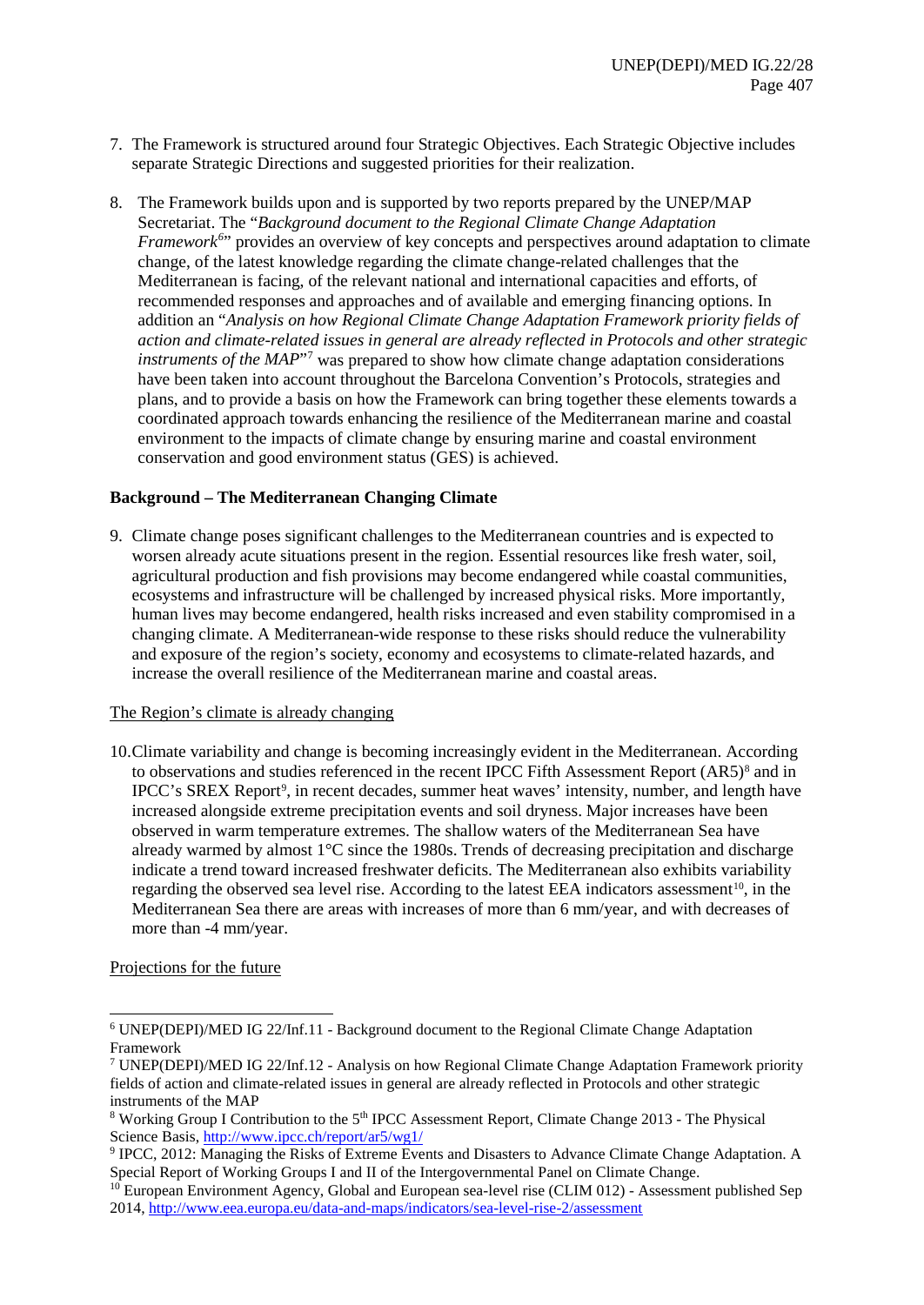#### UNEP(DEPI)/MED IG.22/28 Page 408

- 11.The IPCC AR5 considers the Mediterranean Region as "*highly vulnerable to climate change*" and states that it "*will suffer multiple stresses and systemic failures due to climate changes*". Different sub-regions of the Mediterranean will witness different changes to their climate. On average however for the whole Region, estimates mentioned in the IPCC AR5 for the medium-low emissions scenario (RCP 4.5) and for the period 2081-2100 compared to 1986-2005 include an increase in surface mean air temperature of 2-4°C, 10-20% decreases in mean annual precipitation, increased risk of desertification, soil degradation, an increase in duration and intensity of droughts, summer heat-waves and heavy precipitation events, changes in species composition, increase of alien species, habitat losses and agricultural and forests production losses.
- 12.Sea level rise in the Mediterranean Sea involves local as well as global contributions. Thus multidecadal regional projections involve larger uncertainties than those for the global ocean. A rise of 0.4-0.5m is projected for most of the Mediterranean under IPCC AR5's medium-low emission scenario RCP 4.5. The effect of sea level rise due to global warming is more important in most of the Mediterranean Sea where, due to the small tidal range, coastal infrastructure and coastal communities are located closer to mean sea level. In addition, vertical land movements caused by tectonic as well as other causes pose additional risks for such areas.

#### Overview of expected climate change-related risks

- 13.Climate change is expected to apply additional stresses on ecosystems and socioeconomic sectors and systems by modifying land degradation rates and the recurrence of droughts, floods and other extreme climate events, as well as through changes in temperatures, in the precipitation regime and in the level as well as the acidity of the sea.
- 14.*Natural and managed resources and systems*: The Mediterranean region is among the richest in biodiversity of global importance. However, many of its ecosystems have already been weakened by pollution, overexploitation, fragmentation of habitats, and biological invasions. Such stresses are expected to be amplified under climate change. The composition of most of the present marine and coastal ecosystems will probably change and there will be a greater risk of extinction of species, especially those with a restricted climatic distribution, those that need highly specific habitats and/or those small populations which are naturally more vulnerable to modifications in their habitats. Climate change is also expected to amplify biological invasions and proliferation of pathogens and diseases, fostered by the rise in temperature of the marine waters<sup>[11](#page-9-0)</sup>. At the same time, sea acidification is currently occurring at an unprecedented rate, subjecting some marine organisms to an additional, and worsening, environmental stress<sup>[12](#page-9-1)</sup>. The region's water resources are already subject to various interacting pressures such as rapid population growth, urbanization, tourism, alongside environmental degradation. These stresses would be multiplied under climate change because of projected declines in precipitation and runoff, and depletion of groundwater resources. Agriculture in the coastal zones will be affected by increased temperatures and land degradation, and reduced water availability, with significant decreases in some crop yields which could reach alarming levels under high emissions scenarios, threatening food security especially for poor communities. Changes in the geographical distribution of wild fish stocks can lead to possible decreased catch potential for some species. Climate change can also influence where aquaculture is possible, which species are raised, and the efficiency of the production. The coastal zones, which face high risks due to sea-level rise, host most of one third of the world tourism that visit Mediterranean countries. The region's coastal systems and low-lying areas would be subject to submergence and erosion due to increased sea-level rise and sea flood surges. Coastal aquifers, already overexploited, would become increasingly threatened by salt water intrusion due to rising sea levels and/or over-extraction. Warming and reduced rainfall is expected to lead to a decrease in trees and plant growth while annual burned area due to forest and wild land fires is projected to significantly increase in many areas bordering the Mediterranean Sea.

<span id="page-9-0"></span><sup>&</sup>lt;sup>11</sup> UNEP-MAP-RAC/SPA, 2010. Impact of climate change on marine and coastal biodiversity in the Mediterranean Sea: Current state of knowledge.

<span id="page-9-1"></span><sup>&</sup>lt;sup>12</sup> Mediterranean Sea Acidification in a changing climate (MedSeA) Project.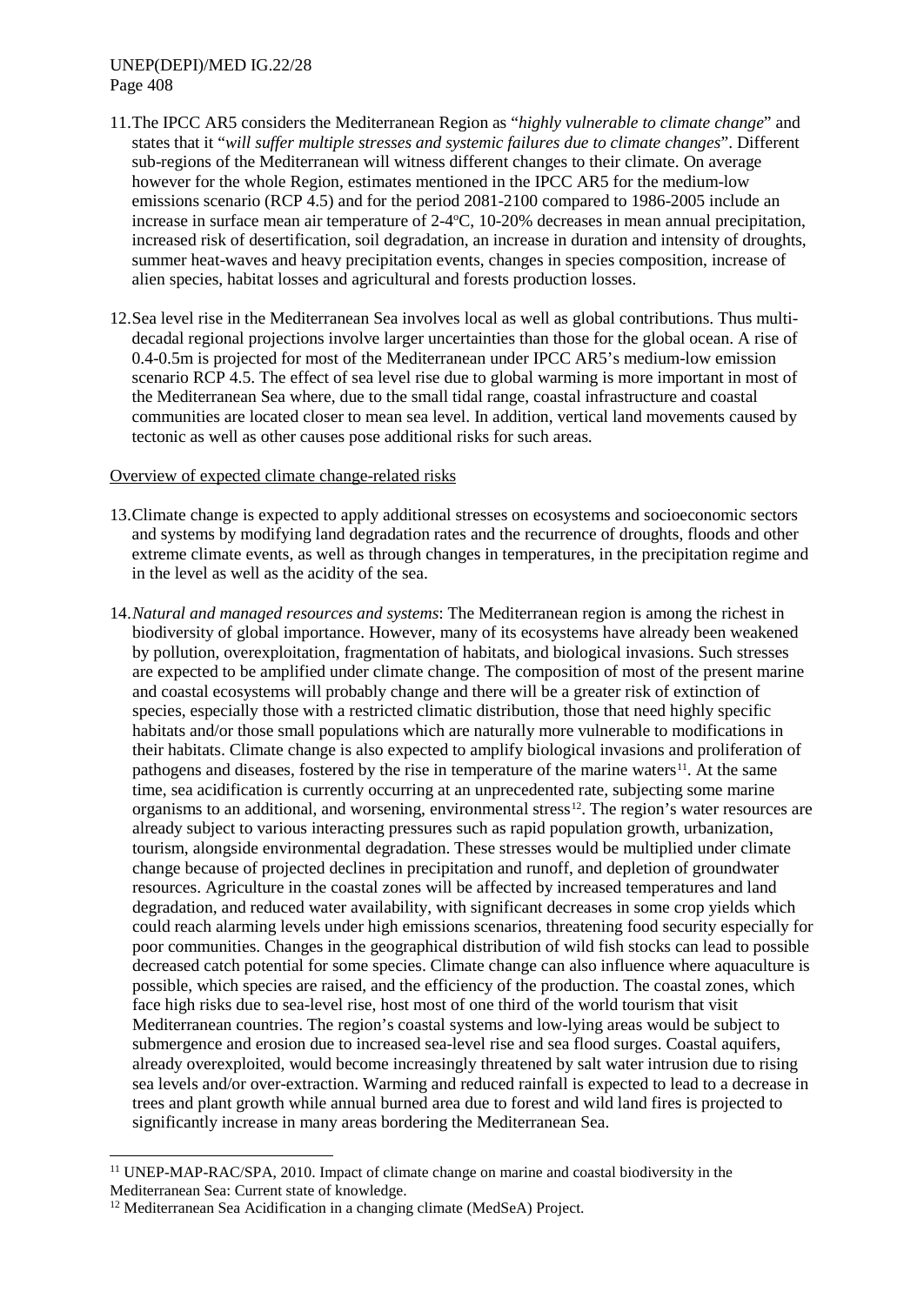- 15.*Human Settlements, Industry, and Infrastructure*: As coastal populations and assets in coastal areas continue to grow, exposure to climate change-related hazards –and especially those associated with sea-level rise- is also increasing. The key expected impacts of climate change in coastal urban areas include inland flooding; coastal flooding and storm surges in low-lying and unprotected coastal zones; heatwaves, exacerbated by the urban heat island effect; wind storms; water shortages and drought; enhanced air pollution; other geo-hydrological hazards, such as salt water intrusion and landslides. The crucial tourism industry could face negative consequences due to possible loss of beaches, natural attractions and tourism infrastructure, especially during the summer months because of heat waves, drought and the associated risk of fires. However, impacts on the sector will not be uniform across the region and occupancy rates may increase during spring and autumn. Port infrastructure, but also coastal roads, railways, and airports, are expected to be at risk mainly due to temporary and permanent flooding arising from sea-level rise, high winds and storm surges. Energy transmission infrastructure could be at risk; changes in water availability will affect hydropower generation and may lead to increased deployment of energy-intensive desalination options. Higher temperatures will increase the overall and peak demand for cooling in the summer months but at the same time reduce heating demand during the winter.
- 16.*Human Health, Well-Being, and Security*: The overall health effects of a changing climate in the Mediterranean are likely to be negative. Extreme high air temperatures contribute directly (through heat stress) and indirectly (through raised levels of ozone and other secondary pollutants) to an increase of the number of heat-related illnesses and deaths from cardiovascular and respiratory disease, particularly among elderly people, but also children, people with medical conditions, and the poor. Extreme heat also raises pollen and other aeroallergen levels which trigger asthma. Rising sea levels and increasingly extreme weather events may destroy homes, medical facilities and other essential services therefore increasing risks to public health. Lack of safe water can compromise hygiene and increase the risk of diarrheal disease while floods can contaminate freshwater supplies, heighten the risk of water-borne diseases, and create breeding grounds for disease-carrying insects, threatening especially those with already limited access to water and sanitation. Decrease in the production of staple foods will increase the prevalence of malnutrition and undernutrition and food insecurity in general, especially among those on low incomes. Finally, changes in the climate are likely to lengthen the transmission seasons of important vector-borne diseases and to alter their geographic range, while some toxic marine species could expand their distribution range.
- 17.*A threat Multiplier:* Finally, climate change could act as a threat multiplier in the Mediterranean region, predominantly in countries outside of the EU, by placing additional pressure on already scarce resources (especially water and land), reinforcing preexisting threats as political instability, poverty, and unemployment, and overstretching societies' adaptive capacities.

#### <span id="page-10-0"></span>**Other Relevant Policy and Institutional Frameworks and Initiatives**

- 18.Alongside the activities ongoing under the auspices of UNEP/MAP-Barcelona Convention in relation to climate change adaptation, there exist various other regional initiatives, with which cooperation will be a necessity. For the purpose of this document, we mention the following ones.
- 19.The European Commission adopted in April 2013 the EU Strategy on Adaptation to Climate Change which identifies three priority areas: 1. Promoting action by Member States, through encouraging the adoption of comprehensive adaptation strategies and providing funding to help them build up their adaptation capacities. 2. 'Climate-proofing' action by further promoting adaptation in key vulnerable sectors and ensuring that Europe's infrastructure is made more resilient, and 3. Better informed decision-making by addressing gaps in knowledge about adaptation. The Commission states that priority will be given to adaptation flagship projects that address key cross-sectoral, trans-regional and/or cross-border issues. In order to support the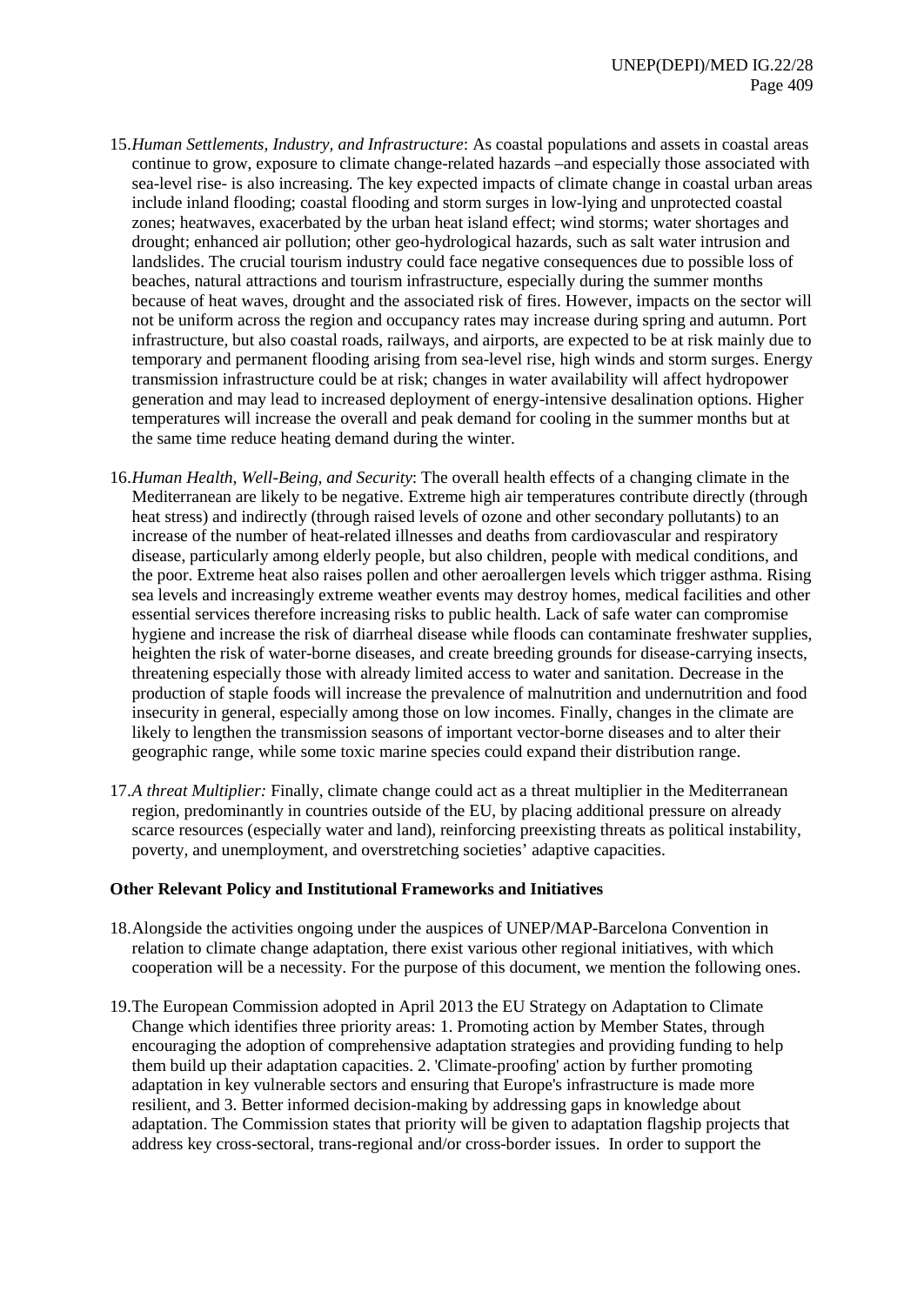development and implementation of climate change adaptation strategies and actions in Europe, the European Climate Adaptation Platform Climate-ADAPT[13](#page-11-0) has been launched since 2013.

- 20.The Union for the Mediterranean (UfM), is a multilateral partnership created in July 2008, consisting of the 28 member states of the EU and 15 other Mediterranean partner countries. Its climate-related policy framework provides for the development of regional policy and action frameworks and projects in response to climate change challenges. The decisions of the UfM Ministerial Conference on Environment and Climate Change (13 May 2014, Athens, Greece) aim at enhancing coherence of and promoting joint action within a Mediterranean climate change agenda. In that context, the UfM Climate Change Expert Group and the UfM Working Group for Environment and Climate Change were established.
- 21.The Arab Framework Action Plan on Climate Change, 2010-2020 which was elaborated in the League of Arab States (LAS) framework, aims at enhancing the Arab countries' capacity to take appropriate measures for addressing climate change issues while achieving sustainable development targets and MDGs in the Arab Region. Its adaptation focus is on:
	- Vulnerability assessments of climate change impacts on economic and social development;
	- Adaptation strategies in a range of sectors;
	- Preparation and implementation of strategies for disaster risk reduction.

Linkages have been secured with other relevant LAS strategies such as the Arab Strategy for Disaster Risk Reduction 2020 and the Arab Water Security Strategy 2010-2030.

<span id="page-11-0"></span> <sup>13</sup> [http://climate-adapt.eea.europa.eu](http://climate-adapt.eea.europa.eu/)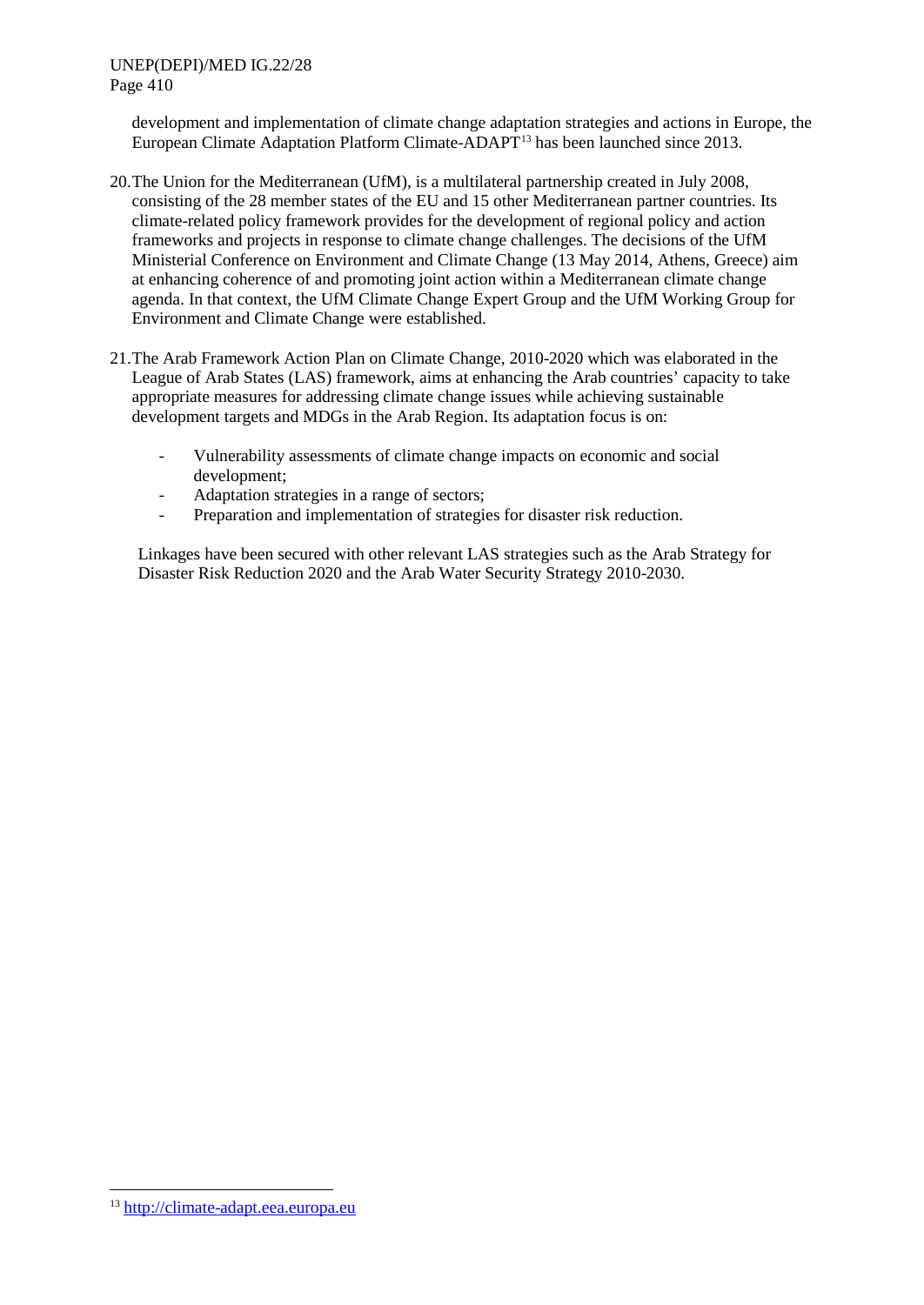#### <span id="page-12-0"></span>**THE FRAMEWORK'S OBJECTIVES, STRATEGIC DIRECTIONS AND PRIORITIES**

- 22.The Framework is structured around four Strategic Objectives, each of them identifying several Strategic Directions with Priorities for consideration. The Strategic Objectives and Strategic Directions are presented below and elaborated in the following section:
	- *1. Appropriate institutional and policy frameworks, increased awareness and stakeholder engagement, and enhanced capacity building and cooperation:*
		- *1.1. Enhancing awareness and engagement of key stakeholders on climate adaptation*
		- *1.2. Promoting adequate institutional and policy frameworks*
		- *1.3. Promoting a regional approach on Disaster Risk Management*
		- *1.4. Improving implementation and effectiveness of adaptation policies through monitoring and reviewing progress*
		- *1.5. Integrating climate adaptation into local plans for the protection and management of areas of special interest*
	- *2. Development of best practices (including low regret measures) for effective and sustainable adaptation to climate change impacts:*
		- *2.1. Identifying adaptation needs and best practices*
		- *2.2. Mainstreaming, exchanging and adopting best practices*
	- *3. Access to existing and emerging finance mechanisms relevant to climate change adaptation, including international and domestic instruments:*
		- *3.1. Prioritizing public spending relative to climate adaptation and mobilizing national sources of climate finance*
		- *3.2. Accessing international financing*
		- *3.3. Building alliances with the banking and insurance sectors*
	- *4. Better informed decision-making through research and scientific cooperation and availability and use of reliable data, information and tools:*
		- *4.1. Understanding of the vulnerability of natural and socioeconomic systems and sectors and of possible impacts*
		- *4.2. Building capacities for and promoting the use of vulnerability and risk assessment at regional to local levels*
		- *4.3. Strengthening Science-policy interface and accessibility of related knowledge*
		- *4.4. Developing Regional climate information at a resolution suitable for adaptation planning*

#### <span id="page-12-1"></span>**Strategic Objective 1: Appropriate institutional and policy frameworks, increased awareness and stakeholder engagement, and enhanced capacity building and cooperation**

23.Climate change and its impacts are placing Mediterranean stakeholders in the position that requires maximum coordination, harmonization and integration of different sectoral policies. In order to reach results, institutional capacities, relationships, policies and practices to assess and manage climate change risks and opportunities and national development goals must be strengthened. Coordination within and between national institutions on climate change adaptation in the coastal and marine areas is a necessary prerequisite to create an enabling environment for the formulation and implementation of efficient solutions to such a complex and cross-cutting problem.

#### **Strategic Direction 1.1: Enhancing awareness and engagement of key stakeholders on climate adaptation**

24.Public support and engagement is essential for the acceptance and implementation of adaptation activities. This will require an appreciation of the importance of the issues involved and the potential costs of inaction. Improving awareness on climate change, its impacts and adaptation options is something that must also permeate education, the business sector and local authorities. Building awareness on the adaptation needs is a slow and complex process which requires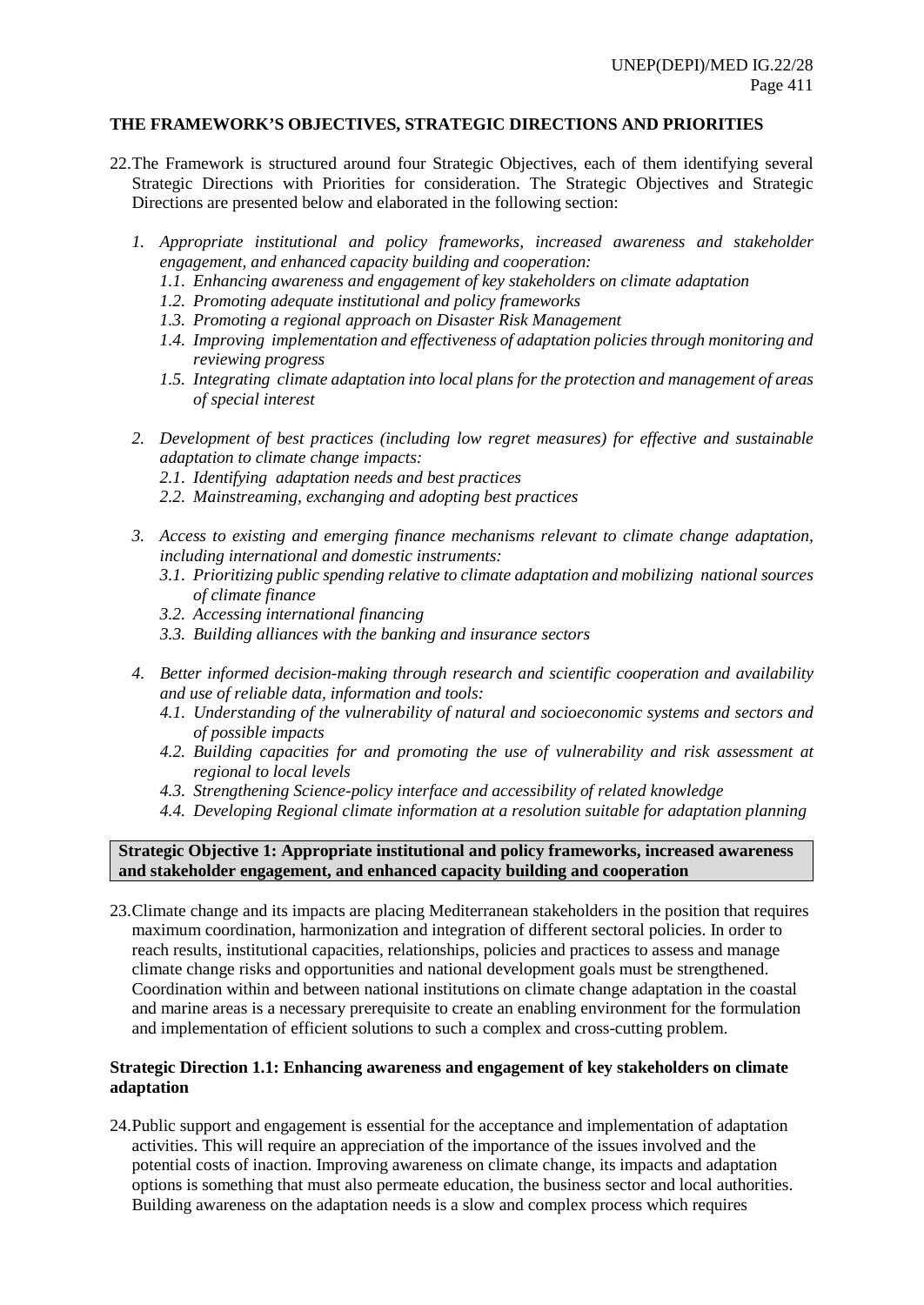immediate, sustained and well-resourced action. Competent civil society actors are valuable partners in this effort.

25.In this context priorities for consideration include:

- i. Cross-party political interest, support and commitment.
- ii. Integrated awareness campaigns addressed to the general public, public bodies and the private sector, communicating a consistent and effective message about climate change risks and adaptation options.
- iii. Targeted awareness campaigns tailored for specific audiences, sectors or circumstances aiming to integrate adaptation measures in a most efficient way.
- iv. E-learning and massive open online course (MOOC) programmes on climate change impacts in the Mediterranean.
- v. Involvement of networks and organizations of stakeholders (including local authorities, civil society institutions, farmers, fishermen, tourism managers and coastal and marine protected areas managers) in order to promote awareness raising, provide salient information and enhance their ability to respond to hazard events.
- vi. Involvement of journalists including through the establishment of a central information edesk for the provision and communication of relevant information.

## **Strategic Direction 1.2: Promoting adequate institutional and policy frameworks**

26.Planning for adaptation to climate change and increased resilience to its impacts should not be considered as a separate policy field, disconnected from other aspects of sustainable development, but should rather be integrated across development and economic strategies and plans. Support is required to develop the countries' capacities to use the available knowledge base in the decision making processes and access the right tools.

27.In this context priorities for consideration include:

- i. Regional policy instruments to promote adaptation to the impacts of climate change. Assessment on how the Barcelona Convention can be a tool to assist countries build coastal resilience, and on the future implementation of its protocols and action plans in the light of climate change.
- ii. Identification and addressing of relevant institutional, legal and cultural barriers to adaptation policies, beginning with the transposition of the concepts of "adaptation", "resilience", "vulnerability" and "risk" into legislative procedures.
- iii. Support to countries to develop and adopt comprehensive national adaptation strategies and share them with neighboring countries.
- iv. Support and guidance on best practices and integrated approaches to mainstream climate change considerations in developmental and environmental plans and strategies. Coordination between sectoral plans in order to derive synergies and co-benefits and avoid maladaptation.
- v. Integrated approach for the reduction of non-climate related threats that have a strong influence on risk and undermine the capacities of communities and ecosystems to adapt to climate change (water pollution, overfishing, sand mining, damming).
- vi. Strategic Environmental Assessment, including the assessment of climatic factors and adaptation implications, for all major plans and strategies.
- vii. Risk and Impacts assessment in relation to climate change prior to major infrastructure investments in coastal and marine areas.
- viii. Maritime planning process, taking into account land-sea interactions, including climate change effects.

#### **Strategic Direction 1.3: Promoting a regional approach on Disaster Risk Management**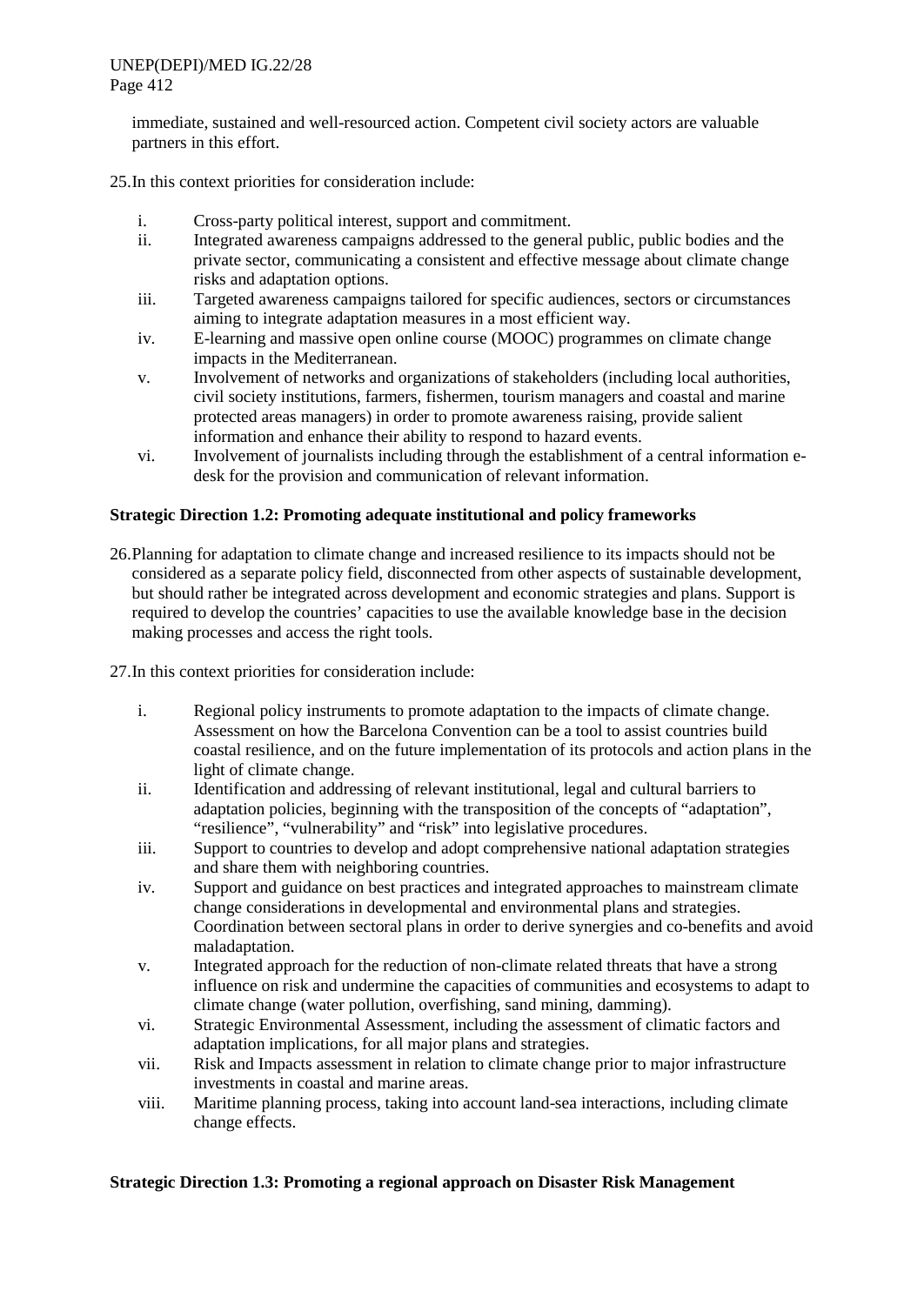- 28.Despite many overlaps, Disaster Risk Management (DRM) and adaptation have traditionally evolved separately, but recently, the two approaches are increasingly being linked. As climate change and socioeconomic trends boost the number of people exposed to hazards such as floods and heatwaves, improved early warning systems and greater coordination of disaster management activities will be needed to manage risks and protect lives and property.
- 29.In this context priorities for consideration include:
	- i. Integration of regional climate related data into disaster risk management.<br>ii. Regional and transboundary cooperation and assistance to cope with clima
	- Regional and transboundary cooperation and assistance to cope with climate-related extreme events and emergency situations.
	- iii. Exchange of best practices on disaster risk management in the region.
	- iv. Innovative climate services and products to inform Risk Management, tailored to the needs of key public and private stakeholders.
	- v. National and regional contingency plans to handle crisis situations, incorporating environmental, social and economic aspects.

## **Strategic Direction 1.4: Improving implementation and effectiveness of adaptation policies through monitoring and reviewing progress**

- 30.Appropriate measurement and reporting of the progress towards achieving the objectives of Adaptation policies and plans, at both the national and regional level, is essential for effectiveness, transparency and accountability. It is therefore necessary that adaptation policies are designed as a continuous and flexible process, including feedback through monitoring and evaluation, both in terms of the validity of the underlying scientific assumptions and of the appropriateness and effectiveness of projects and policies.
- 31.In this context priorities for consideration include:
	- i. Reporting on the implementation of national climate adaptation policies related to the coastal and the marine environment is made under the ICZM protocol or MSSD process.
	- ii. Identification of responsible institutions for monitoring progress and adequate monitoring and review mechanisms in place at sectoral and local levels. Availability of good quality relevant data.
	- iii. Development of a monitoring and evaluation framework including objectives, benchmarks, indicators and timescales for reviews to take place.
	- iv. Dynamic updating and refining of adaptation plans as experience increases and more data on impacts becomes available.

## **Strategic Direction 1.5: Integrating climate adaptation into local plans for the protection and management of areas of special interest**

- 32. Not all marine and coastal areas of the Mediterranean face the same climate-related risks. Some areas may exhibit special characteristics that render them particularly vulnerable to climate hazards, others may host very significant socioeconomic assets exposed to climate change impacts, while others have an iconic or special interest status. Early planning and implementation of adaptation measures in such areas should be a regional priority.
- 33. In this context priorities for consideration include:

i. Identification of areas of special interest (such as heritage sites, nature reserves, biodiversity and other kinds of hotspots, coastal mega-cities, river deltas etc.) and undertaking of risk assessment for various climate change scenarios.

ii. Development of methodologies and guidelines at the regional level for the integration of climate adaptation dimensions into their development and management plans, using Ecosystemsbased Adaptation and ICZM as priority tools.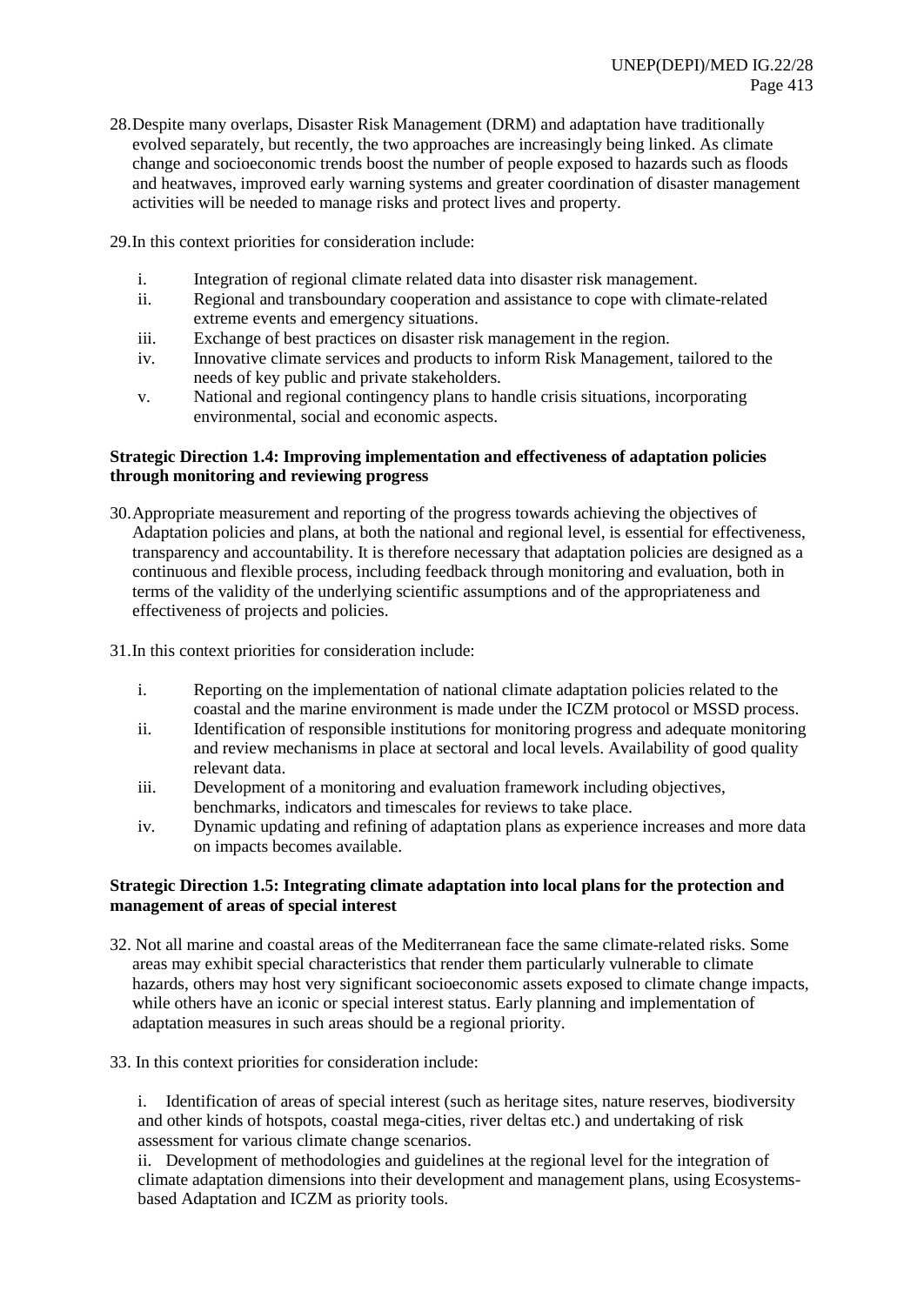#### <span id="page-15-0"></span>**Strategic Objective 2: Development of best practices (including low regret measures) for effective and sustainable adaptation to climate change impacts**

34. Improved knowledge and understanding is essential for more reliable forecasts of future conditions that would guide policy makers. However, uncertainty will remain inherent to adaptation decision making. But there exist low-regret measures with proven effectiveness and practically no negative side effects the implementation of which should not be delayed while waiting for more certain information and knowledge to be available. Many of these low-regret measures produce co-benefits, help address other development goals, and help minimize the scope for maladaptation.

#### **Strategic Direction 2.1: Identifying adaptation needs and best practices**

35.In the face of identified key climate risks (and opportunities) for a country or a region, decision makers need to focus on the most pressing needs and the best available and most efficient options to manage these risks.

36.In this context priorities for consideration include:

- i. Identification by countries of their adaptation needs for the coastal and marine environment and of relevant technology needs and inclusion in their National Adaptation Plans.
- ii. Criteria to identify, select and prioritize the most effective best practices and adaptation options in the coastal and marine environment.
- iii. Identification and addressing of challenges and constraints for the transfer and adoption of best practices (including low-regret measures) and technologies across the Mediterranean basin.

#### **Strategic Direction 2.2: Mainstreaming, exchanging and adopting best practices**

37.In this context priorities for consideration include:

- i. Mainstreaming and implementation of best practices into national adaptation planning processes.
- ii. Maximization of synergies with relevant mitigation efforts (eg climate smart agriculture and forestry, energy efficiency in buildings, "blue carbon" policies etc) and minimization of possible conflicts.
- iii. Local authorities and communities to implement adaptation actions tailored effectively to localized impacts of climate change including innovative, grass root responses and applying participatory science to monitor progress.
- iv. Ecosystem based Adaptation approaches, the ICZM Protocol and the SAP/BIO as priority policy tools for encouraging adaptation efforts.
- v. Innovative information sharing tools for the exchange of best practices and stakeholders' engagement.

## <span id="page-15-1"></span>**Strategic Objective 3: Access to existing and emerging finance mechanisms relevant to climate change adaptation, including international and domestic instruments**

38.In the face of a changing climate and related risks, the cost of inaction can be huge. The measures to increase the resilience of our natural and socioeconomic systems should therefore not be considered as economic costs but rather as investments that are even economically profitable as they reduce risks and expected damages and losses, while at the same time exploiting opportunities towards sustainable development. Even if global emissions are cut to the level required to keep global warming below 2°C thus avoiding the most catastrophic consequences of climate change, the total costs of adaptation could exceed \$250 billion per year by 2050, according to UNEP's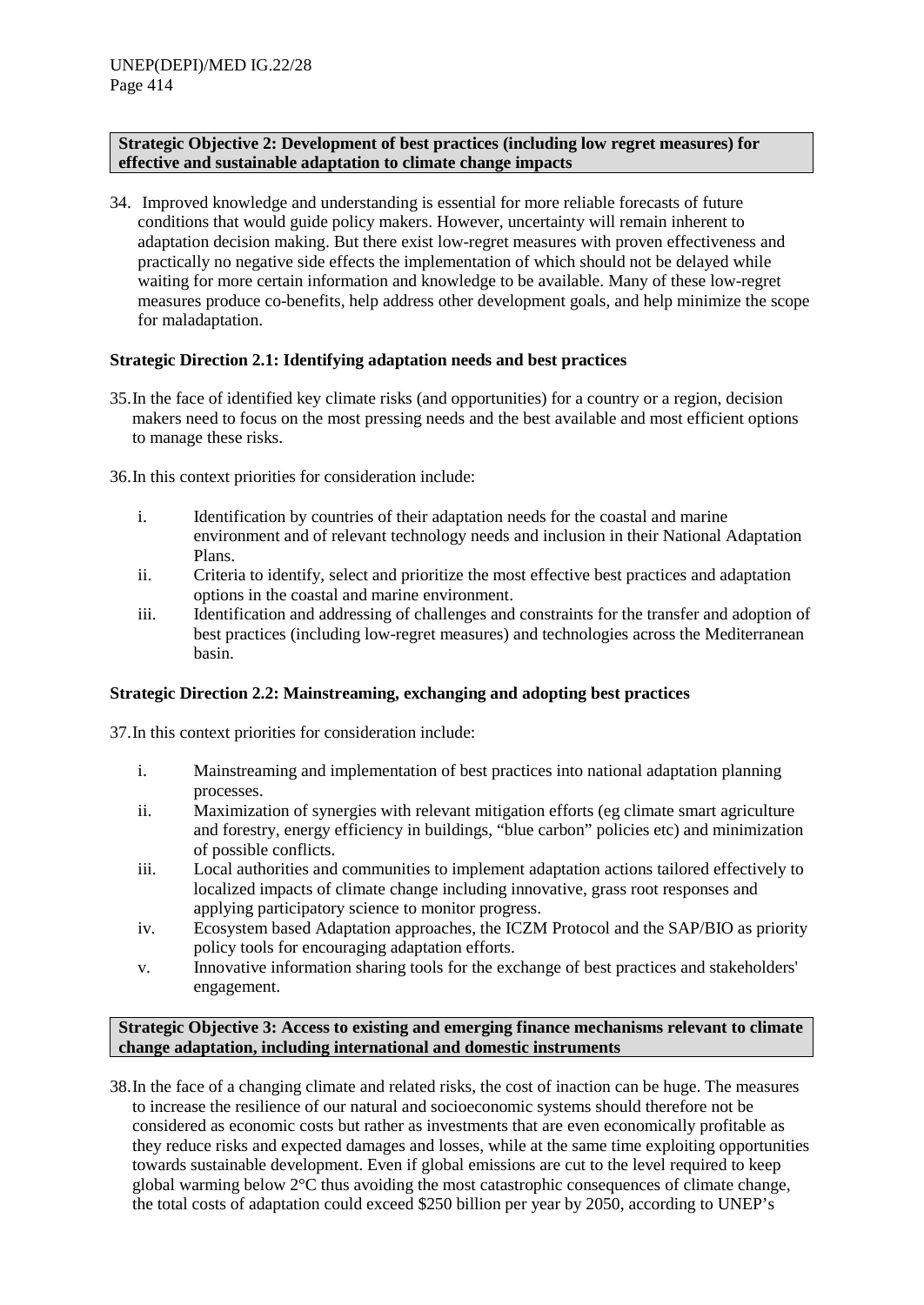Adaptation Gap Report. Such financial resources should not be expected to come from only one or a few sources. For developing countries, international assistance could be the primary source but mobilizing public and private funds domestically is essential.

# **Strategic Direction 3.1: Prioritizing public spending relative to climate adaptation and mobilizing national sources of climate finance**

39.Country-led approaches are essential for a strategic allocation of funds to key areas, especially taking into account that national sources are expected to cover most of the costs of adaptation measures. Beyond public resources, the involvement of the private sector which could be essential for the sharing of investments costs, risks, rewards and responsibilities, needs to be fully tapped. Existing and emerging economic instruments can foster adaptation by providing funds as well as incentives for anticipating and reducing impacts. It should be noted that mainstreaming climaterelated considerations into sectoral policies would also allow to pursue adaptation objectives partially relying on already available financial resources.

40.In this context priorities for consideration include:

- i. Review of the national portfolio of response options in order to efficiently and effectively allocate funds, e.g. through a Climate Public Expenditure and Institutional Review.
- ii. Economic valuations of the costs of climate change as foundation for governments to allocate national funding on adaptation.
- iii. Avoidance of maladaptive actions and non-efficient "hard" infrastructures to low-regret measures that improve climate resilience.
- iv. Appropriate share of public spending to climate adaptation measures as part of an integrated sustainable development agenda.
- v. Socially sensitive and transparent public-private partnerships for adaptation action encouraging the involvement of the private sector in related schemes.

# **Strategic Direction 3.2: Accessing international financing**

- 41.The Contracting Parties to the UNFCCC have set up a number of funding mechanisms for channeling the international assistance envisaged in the Convention, such as the Adaptation Fund and the Green Climate Fund. Funds have also been set up through multilateral agencies such as the World Bank. On July 2015, UNEP was accredited as a partner institution to the Green Climate Fund, thus opening new opportunities and enhancing capacities for adaptation-related activities.
- 42.More specifically in the Mediterranean context, international financing for adaptation measures can be available through international banking institutions such as the European Investment Bank / Facility for Euro-Mediterranean Investment and Partnership, the European Bank for Regional Development, the Global Environment Facility, the African Development Bank and the Islamic Development Bank. However, many countries in the region are not yet fully prepared to take advantage of opportunities offered by existing and emerging financing instruments related to adaptation.

43.In this context priorities for consideration include:

- i. Supporting countries' capacities to prepare schemes and proposals in order to effectively access and manage international and regional funding for climate change adaptation.
- ii. Maximization of multilateral funding for areas of common interest and concern.
- iii. Coordination mechanisms between donors and key actors in the Region and beyond in order to agree on an integrated funding strategy and priorities, for avoiding overlapping or duplication of efforts and activities.
- iv. Feasibility and potential of a regional approach to risk transfer mechanisms.
- v. Innovative financing mechanisms such as the issuance of Green Bonds, carbon markets, biodiversity offsets, etc.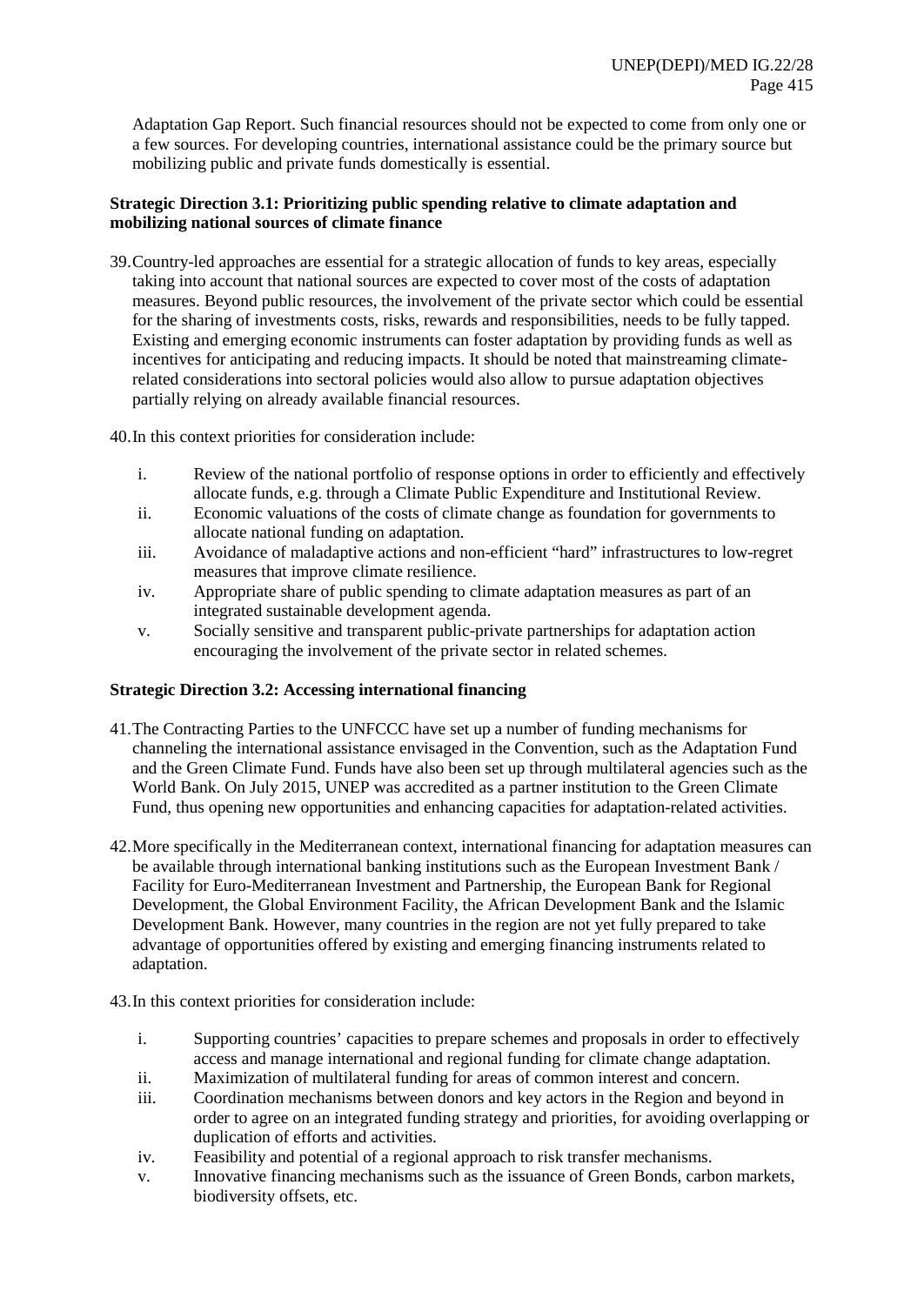## **Strategic Direction 3.3: Building alliances with the banking and insurance sectors**

- 44.Integrating risk management into business practices could be best achieved through pricing it. Communicating risks associated with climate change through pricing may impact on awareness better than any other communication tool. Therefore, alliances between government, banks and the insurance sector could result with smarter risk management and reduced future climate related costs for the society.
- 45.In this context priorities for consideration include:
	- i. Integration of climate risk management into business and management practices.
	- ii. Cooperation with the insurance (including re-insurance) and banking sectors in the Mediterranean countries.
	- iii. Standardized international metrics related to climate risk and exposure.
	- iv. Assessment of reinsurance and insurance practices in the Mediterranean countries, exchange of best practices and provision of targeted information for different coastal stakeholders.

#### <span id="page-17-0"></span>**Strategic Objective 4: Better informed decision-making through research and scientific cooperation and availability and use of reliable data, information and tools**

46.Decisions on adaptation policies should be informed by scientific research into the changes in the climate system, the impacts of climate change, the vulnerabilities of natural and socio-economic systems to those impacts and the effectiveness of adaptation options.

## **Strategic Direction 4.1: Understanding of the vulnerability of natural and socioeconomic systems and sectors and of possible impacts**

- 47.In order to formulate informed, effective and sustainable adaptation strategies and plans, it is vital that knowledge is developed and uncertainties are reduced, especially regarding the understanding of ecosystem-scale interactions and of socioeconomic consequences, including the socio-cultural specificities of the Mediterranean communities. Thematic and sectorial assessments have been carried out in the past years by various institutions and a significant body of knowledge exists that can be built upon. However, more coordination is needed, knowledge gaps still need to be addressed and socioeconomic trends and scenarios need to be assessed. Better approaches and methods to identify key vulnerabilities and major risks are required in order to prioritize the actions.
- 48.In this context priorities for consideration include:
	- i. Sensitivity and adaptive capacity of marine species and ecosystem responses to changes and cumulative impacts in oceanic conditions, including the introduction of alien species.
	- ii. Mapping of coastal and marine ecosystems and assessment of the role of services they provide to climate resilience.
	- iii. Environmental and socio-economic vulnerability of Marine Protected Areas.
	- iv. Sea level rise and salt water intrusion affecting groundwater resources and wetlands.
	- v. Current and wave patterns, and sediment movement affecting shoreline dynamics.
	- vi. Subsidence of certain coasts.
	- vii. Water resources and the water cycle.
	- viii. Vulnerability and interactions of socioeconomic systems and sectors such as: Agriculture and forestry; Water resources management; Health; Tourism; Urbanization; Fisheries; Energy; Transport and trade; and Key infrastructure.
	- ix. Combined effects and interactions of climate change and socioeconomic dimensions and trends and scenarios, taking into account the socio-cultural specificities of the Mediterranean communities, such as: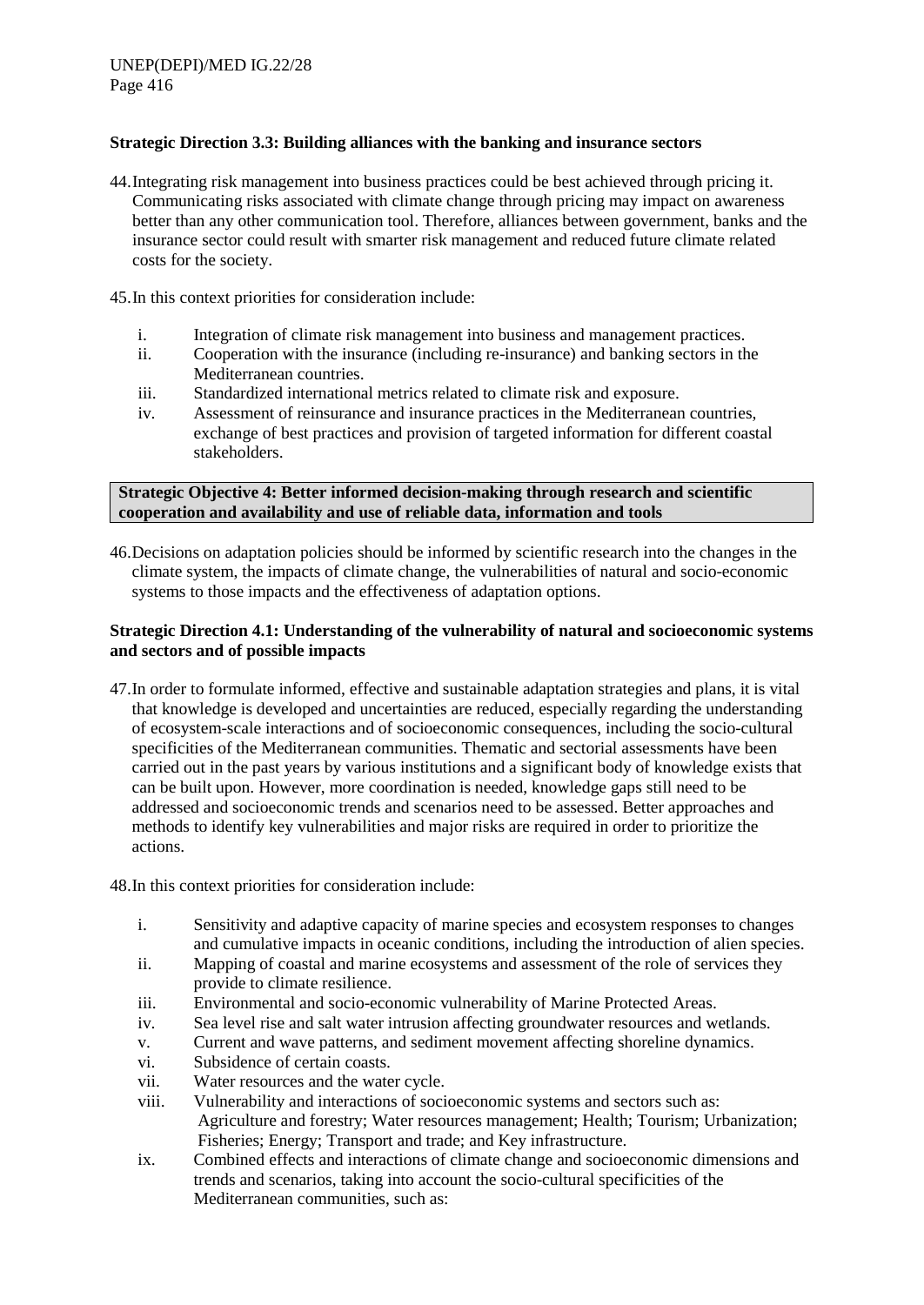Migration; Demographics; Conflict and social stability; Gender; and Vulnerable groups (e.g. children, older people, and indigenous populations).

x. Assessment of potential positive consequences and opportunities to different sectors from a changing climate.

## **Strategic Direction 4.2: Building capacities for and promoting the use of vulnerability and risk assessment at regional to local levels**

- 49.In order to support policy makers at the regional, national and local levels, capacities and tools need to be developed for a better understanding of climate change risks, of options for adaptation, and of how climate change adaptation links to national development goals. The risks, which compose of hazard, vulnerability and exposure, need to be assessed in all dimensions: environmental (biodiversity losses of marine and coastal ecosystems), social (health, mortality) and economic (potential losses in all sectors). Direct and indirect effects of climate forcing on natural hazards must be explored and disentangled. Special attention should be given to the vulnerability component of risk where the level of uncertainties is much higher.
- 50.Despite the fact that the Mediterranean is a global climate hotspot, the region has been rather under-investigated in terms of comprehensive analyses and assessments. Numerous sub-regional projects and initiatives exist whose results need to be brought together in a consistent way in order to move towards the development of a complete and integrated Risks and Vulnerability Assessment for the whole Mediterranean region.

51.In this context priorities for consideration include:

- i. Understanding of the drivers, interactions, impacts and responses within the socioeconomic and environmental nexus.
- ii. Integrated risk and vulnerability models introducing socioeconomic feedbacks.<br>Fermionic valuations of the costs of climate change impacts on vulnerable sector-
- Economic valuations of the costs of climate change impacts on vulnerable sectors and hotspots.
- iv. Development of easy-to-use risk assessment methods such as index-based methods to be applied at regional, national and local levels.
- v. Technical assistance and capacity building activities to competent local and national institutions and civil society organizations for the monitoring of climate change impacts and assessing the cost of adaptation options.
- vi. Georeferencing of the Mediterranean Sea and coasts and their resources and threats.
- vii. Auditing of strategically important coastal assets and assessment of their vulnerability.
- viii. University Departments, curricula and modules on climate change issues and exchange programmes for adaptation scientists.

#### **Strategic Direction 4.3: Strengthening science-policy interface and accessibility of related knowledge**

52.The strengthening of adaptive capacities requires an increasing systematization and communication of scientific and traditional knowledge, as well as their integration into public policies and programs. However, institutional and cultural barriers between researchers, policy-makers and the public that hinder the transformation of knowledge into plans and actions still remain a challenge in the Mediterranean. There is a need to pay more systematic attention to strengthening the science/policy interface, and to recognize the three way relationship between scientists, policymakers and the public, as well as the leveraging role that civil society plays.

53.In this context priorities for consideration include:

i. Strategy for communicating scientific and other types of knowledge to policy makers at all levels as well as key stakeholders.